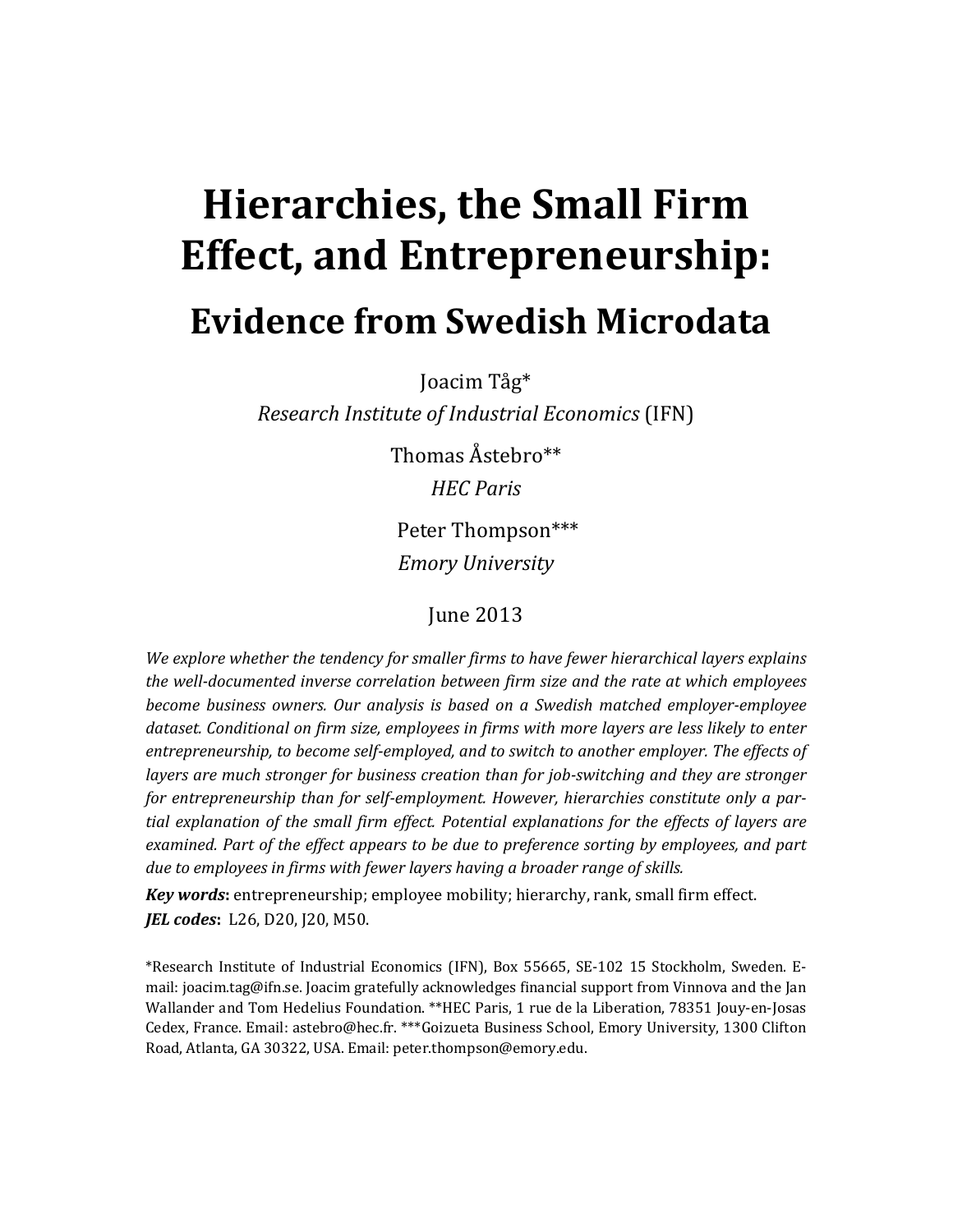## **1. Introduction**

Compared with their counterparts in large firms, workers in small firms are more likely to separate from their employers (Anderson and Meyer, 1994; Lazear and Shaw, 2008) and those that leave small firms are more likely to become entrepreneurs or self-employed than those leaving large firms (Wagner, 2004; Dobrev and Barnett, 2005; Gompers et al., 2005; Elfenbein, Hamilton and Zenger, 2010; Chen, 2012). While higher job separation rates in small firms are in part due to the greater volatility of jobs and job types in small and young firms (Haltiwanger, Jarmin and Miranda, 2011), higher rates of entrepreneurship among movers suggests that employees of small firms are different from their counterparts in large firms. We will follow Elfenbein et al. (2010) and refer to the greater propensity of employees of small firms to establish businesses as *the small firm effect*. 

One potential explanation for the small firm effect is the segregation of observable worker types into large and small firms. For example, Frederiksen (2006) shows that women in Denmark are both more likely to separate from their jobs and more likely to be employed in a small firm. Similarly, separation rates are higher for the less educated and educational attainment is on average lower in small firms. Because small firms are younger on average, job tenure is lower and this, too, is associated with higher separation rates. But these readily observable characteristics of employees in small firms do not explain higher rates of entrepreneurship: women are markedly less likely to become entrepreneurs than men, and neither tenure nor education are good predictors of entrepreneurship among movers.

Elfenbein et al. (2010) find evidence of segregation of *unobservable* worker types. First, small firms offer greater autonomy and a greater variety of work experiences, so we might expect that workers with a preference for these work attributes are more likely to be employed by, and to create, small firms. Elfenbein et al. have a direct measure of whether individuals in their sample have a desire to become entrepreneurs. Individuals who do are overrepresented in small firms, and are more likely to subsequently establish a business. Second, employees in small firms may have skills that are especially valuable for the creation of new businesses. These skills may reflect innate abilities that are better rewarded in small firms so future entrepreneurs select into small firms, or they may be abilities that are gained as a result of employment in small firms. Consistent with this hypothesis, Elfenbein et al. find that entrepreneurs with prior small firm experience have better performance. 

Small firms attract individuals with preferences and abilities for entrepreneurship not just because they are smaller, but because they are different. In particular, small firms are less bureaucratic, and bureaucracy stifles the accumulation of skills appropriate for entrepreneurship and repels those with a preference for autonomy and work variety. Sørensen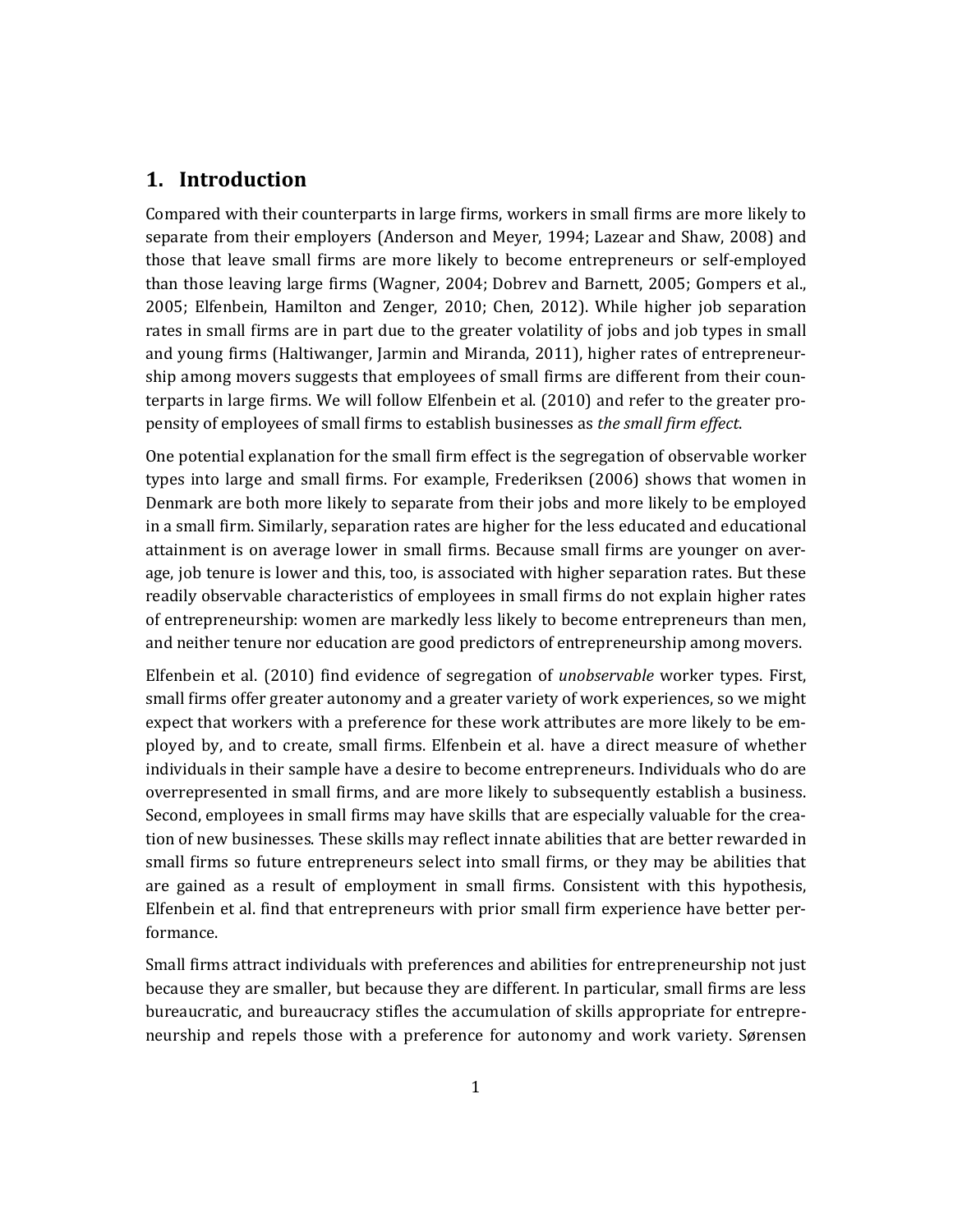(2007) reviews the prior literature and sociological arguments for the negative effects of bureaucracy on entrepreneurship, and examines their implications using Danish microdata. However, lacking direct measures of the extent of bureaucracy, Sørensen associates greater levels of bureaucracy with older and larger firms. As a result, one cannot infer from his analysis the extent to which varying levels of bureaucracy can explain the small firm effect.

In this paper, we use the number of management layers in a firm as an indicator for the extent of bureaucracy that is independent of firm size, and investigate the extent to which the correlation between firm size and its hierarchical structure can explain the small firm effect. Our sample is drawn from the Swedish matched employer-employee dataset, and consists of more than 100,000 firm-level observations and 7 million individual-level observations over the period 2001–2008. As our discussion of the data in Section 2 will make clear, our sample is not a true panel although we do have repeated observations on both individuals and firms. Following Caliendo and Rossi-Hansberg (2012) and Caliendo, Monte and Rossi-Hansberg  $(2012)$ , we identify employees' ranks from their job titles and measure the hierarchal structure of the firm by the number of layers of management it has. Our sample behaves as one would expect from a meaningful measure of hierarchy: upper levels of management contain fewer employees and pay higher wages than lower levels, and employee transitions are most likely to be to an adjacent rank.

In Section 3, we demonstrate that a strong small firm effect exists in Sweden, and that there is a strong correlation between the number of management layers in a firm and its size. We also show that, conditional on size, employees in firms with more management layers are less mobile. This is true regardless of the mover's destination, but the effect of layers on business creation is much greater than its effect on relocation to other incumbent firms. We decompose business creation into self-employment and entrepreneurship, defined by the legal form of business that is created. More layers in a firm suppress both types of business creation. However, despite the magnitude of the effect of layers, the small firm effect persists. Our point estimates suggest that the hierarchical structure of the firm accounts for about one fifth of the small firm effect.

In Section 4, we examine potential explanations for the effect of layers on mobility in general and business creation in particular. We first look at evidence for the preference sorting hypothesis. Individuals with a strong preference for entrepreneurship should be more willing to establish businesses that yield low financial returns, and they should also persist in business for longer. We test these implications, and conclude that employees of small firms do behave in ways consistent with preference sorting. We then assess whether there are differences in entrepreneurial ability among employees of firms with different layers of management. We frame our analysis around Caliendo and Rossi-Hansberg's infor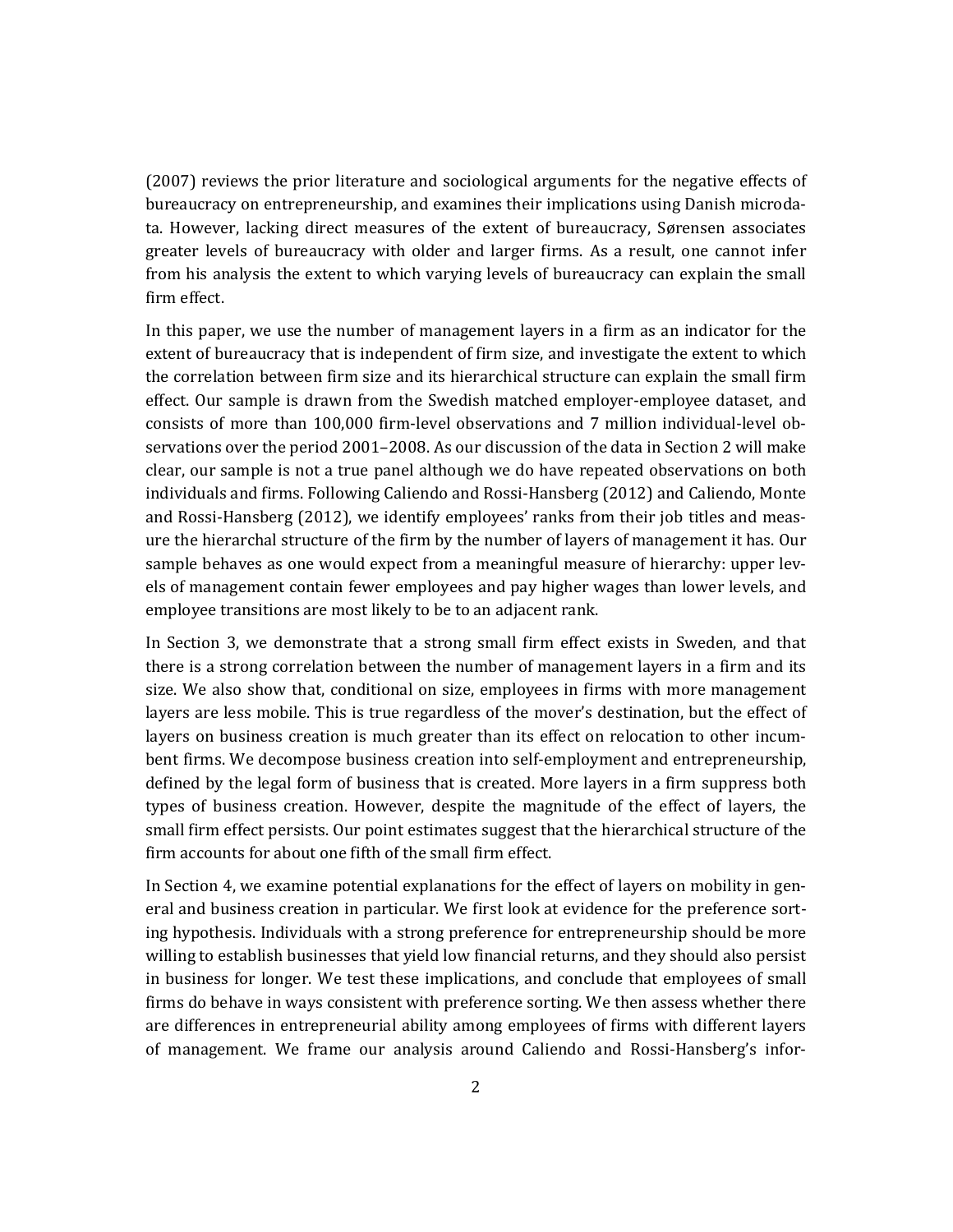mation-processing model, which relates the number of management layers in a firm to the breadth of problems that employees at different ranks are expected to be able to solve. Although they do not study their model's implications for employee separations, we derive and test two implications. First, employees in firms of a given size but with fewer layers should have a higher propensity to enter entrepreneurship and self-employment and to be more successful when they do. Our evidence on business creation rates are consistent with the information-processing model (but also with preference sorting); our evidence on earnings do not support the model. Second, the propensity for business creation is greater when employees of a given rank have more layers beneath them. We find string support for this prediction.

Our third investigation is an examination of the career concerns model. Hierarchies offer opportunities for promotion and if the increment to wages that is associated with a rise in rank is large, the opportunity cost of mobility increases and job separation rates will decline. We consider three distinct measures of a firm's wage policy, but find no evidence to support the career concerns hypothesis. Finally, we explore whether the model of job mismatching developed in Åstebro, Chen and Thompson  $(2011)$  can explain the effect of layers. In their model, mismatching occurs when employees of differing skills are put to work together. Such mismatching is more likely in the tails of the ability distribution so we see greater mobility from the tails. We hypothesize that layers create a functional separation between agents of high and low ability, and thereby reduces mismatching problems. We find clear evidence that such mismatching is occurring in our sample, but no evidence that this explains the effect of layers.

## **2. The Data**

The data are drawn from two distinct sources, one at the firm level and one at the individual level. The firm level dataset comes from the IFN Corporate Database (IFNCDB), which is based on official mandatory accounting data filed to the Swedish Companies Registration Office. The individual level dataset is based on the Statistics Sweden's LISA database drawing on several official registry databases of every person living in Sweden. From the IFNCDB we extract the annual accounts of firms, and from the LISA database we obtain information on occupation codes, firm-worker links, worker's labor income, worker's capital income, and numerous other worker characteristics. We make use of firm- and individual-level data for the period  $2001-2008.1$  We drop duplicated firm-year information (multiple annual accounts can be submitted each year) and then merge the firm and individual level data. We drop firms active in the health, education, agriculture and fishing industries,

<sup>&</sup>lt;sup>1</sup> Accurate occupation data is only available from 2001 and onwards.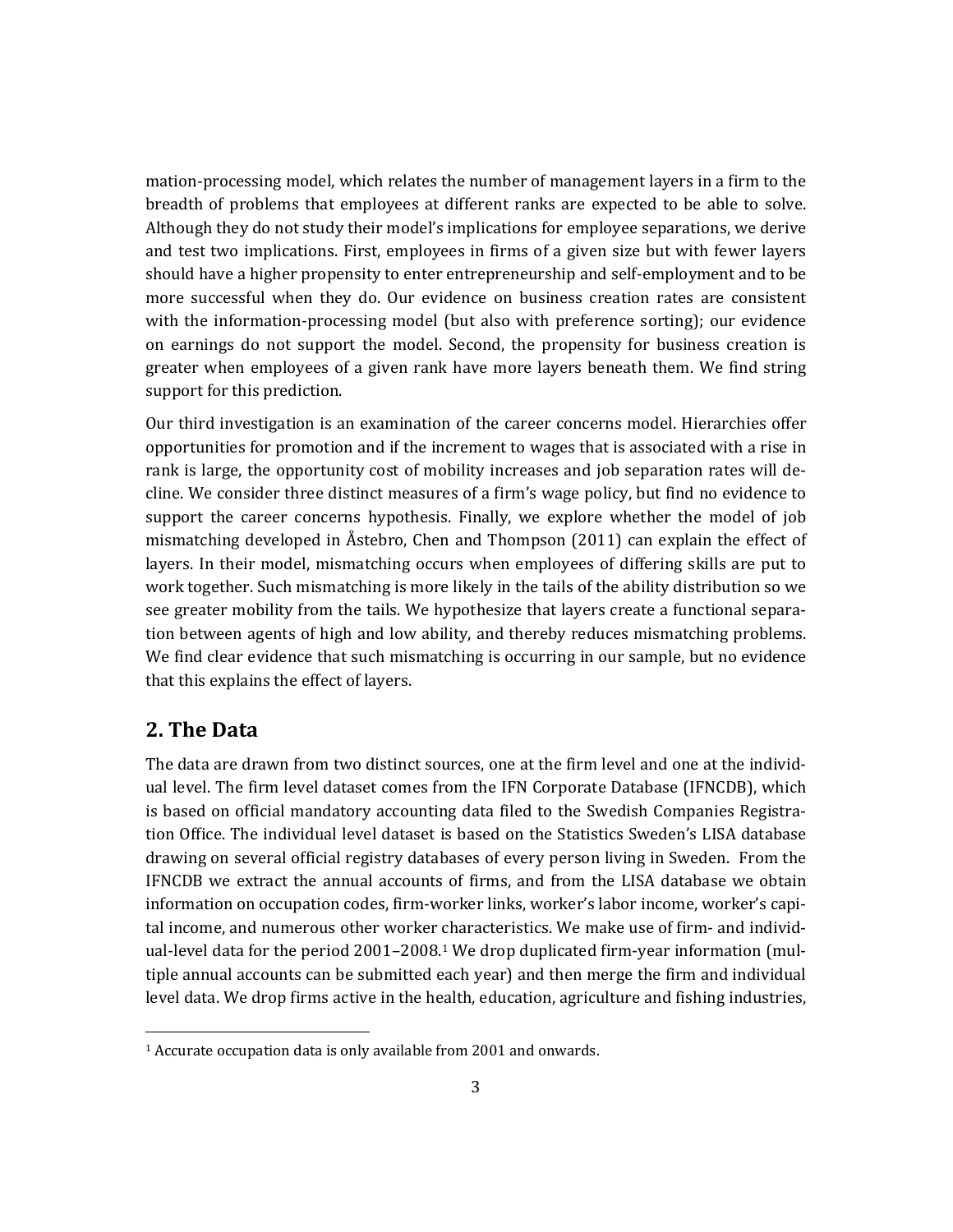and also firms in the public sector, in order to focus on private sector firms. Given our focus on hierarchies, we restrict attention to firms with more than 5 employees (we lose 76 percent of all firm-year observations since most Swedish firms are small). We also restrict attention to individuals between the ages of 20 and 60.

Because we will construct indicators of employee rank and organizational structure from information on occupational codes assigned by Statistics Sweden, we further restrict our sample to include only firms with sufficient occupation data for its employees. In the sample of firms with more than 5 employees, 63 percent of all individual-level observations have accurate occupation data as the occupation data is based on surveys and does not have complete coverage. Because occupation data is not complete for every year, we drop firm-year observations with fewer than 75 percent of all employees having accurate occupation data. This involves mainly smaller firms that are less likely to be sampled by Statistics Sweden and it reduces the firm-year sample size by another 76 percent. In our final sample, 91 percent of all individual-level observations have accurate occupation data and it covers 48 percent of all individual-year observations in the initial dataset.

In each year, we track whether employees remained with their current firm, switched to another incumbent firm, or created and became primarily occupied in running their own business.<sup>2</sup> We follow the definition used by Statistics Sweden to define entrepreneurs and self-employed. Statistics Sweden defines an individual as being employed in her own firm in a given year if her total income from her own company (labor and capital income) is greater than 62.5 percent of all other labor income.<sup>3</sup> We define an individual as *entering* entrepreneurship in any given year if the following criteria are simultaneously fulfilled:

**1. Newly occupied in own business.** An individual is classified by Statistics Sweden as working in her own company in the current year, but had not been in the previous year. 

**2. New place of work.** The individual's current firm and establishment identifiers are different from the previous year, and

**3. New firm.** No individual in our sample had worked for the current firm in the previous year.

Statistics Sweden also separates sole proprietorships from limited liability companies. Because an individual who intends to create a growing company likely will establish a

 $<sup>2</sup>$  Employee exits to unemployment are ignored: they are treated the same as employees remaining</sup> with their current employer.

<sup>&</sup>lt;sup>3</sup> Statistics Sweden treats self-employment as the primary occupation even though it may generate less income than other activities, because self-employment typically generates lower hourly wages.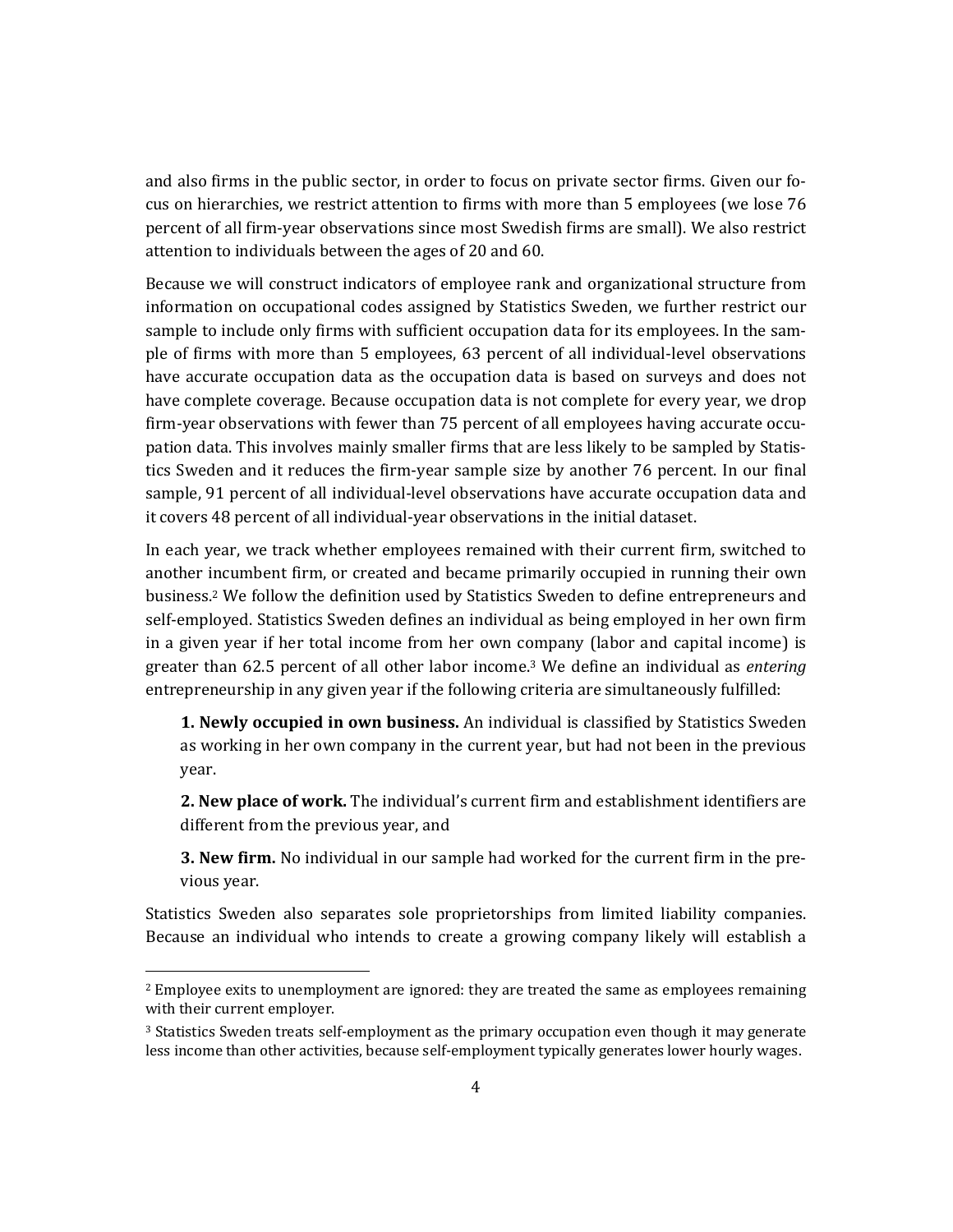|       |         |           | <b>Table 1</b><br>Sample size |                       |                        |
|-------|---------|-----------|-------------------------------|-----------------------|------------------------|
| Year  | Firms   | Workers   | To other firm                 | To self<br>employment | To<br>entrepreneurship |
| 2001  | 20,364  | 1,042,267 | 155,063                       | 3,061                 | 465                    |
| 2002  | 19,051  | 1,155,587 | 156,242                       | 3,451                 | 434                    |
| 2003  | 13,535  | 1,079,013 | 139,370                       | 4,103                 | 1,125                  |
| 2004  | 11,831  | 1,048,657 | 137,992                       | 4,249                 | 1,103                  |
| 2005  | 12,426  | 1,059,188 | 140,544                       | 4.329                 | 1,042                  |
| 2006  | 13,026  | 1,060,428 | 146,305                       | 3,763                 | 1,268                  |
| 2007  | 15,516  | 1,107,941 | 152,545                       | 4,050                 | 1,537                  |
| Total | 105,749 | 7.553.081 | 1,028,061                     | 27.006                | 6,974                  |

limited liability company, we characterize agents starting limited liability companies as "entrepreneurs", and agents starting sole proprietorships "self-employed".<sup>4</sup>

Table 1 displays numbers on the sample size of the final dataset. It contains 105,749 firmyear observations covering 61 percent of value added and 53 percent of employment in the Swedish private sector. Of around 7.5 million employee-level observations, about 14 percent transitions to a new incumbent employer in each year, about 0.36 percent enter self-employment, while just 0.1 percent enters entrepreneurship. The number of firms in the sample varies considerably across years, likely a result of different sampling of occupation codes over time. Moreover, parts of the surveys are targeted to certain sectors in certain years, which probably accounts for the large jumps in the number of observations per year.

## **2.1** *Occupation classifications, rank and management layers*

<u> 1989 - Jan Samuel Barbara, político establecido de la propia de la propia de la propia de la propia de la pro</u>

Our data on the hierarchical structure of firms are developed out of occupational classifications obtained from Statistics Sweden's LISA database. The Swedish Standard Classification of Occupations 1996 (SSYK) is a Swedish version of the International Standard Classification of Occupations (ISCO-88). The SSYK data available from the LISA database come

 $4$  The mean size of a limited liability company two years after creation is 5.3 employees with a standard deviation of 8.3, while the mean size of a sole proprietorship is 1.2 employees with a standard deviation of 0.9. Henrekson and Sanandaji (2013) survey the literature on entrepreneurship and self-employment and demonstrate the importance of separating between entrepreneurs and the self-employed using data on billionaire entrepreneurs.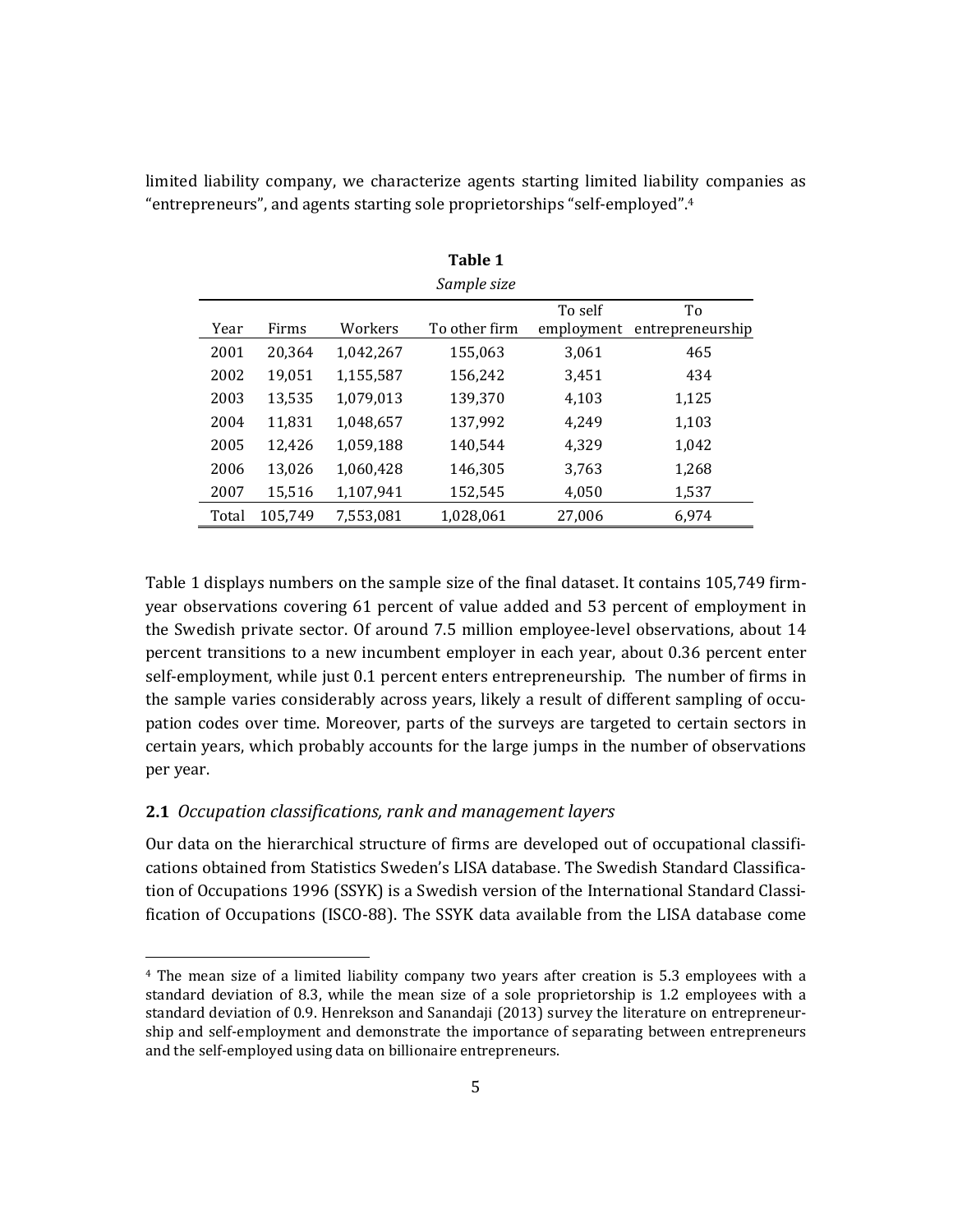mainly from the official wage statistics survey (Lönestrukturstatistiken) and from a supplementary survey of firms not included in the official wage survey. Between the two surveys, at least 40,000 firms are sampled every year. The sampling design is a rolling panel,<sup>5</sup> and all eligible firms are surveyed at least once every five years. Not all firms are included in these surveys. The largest excluded category is of self-employed workers who do not obtain any wage from a limited liability company, but the surveys also exclude owners who receive payment from their companies only in the form of dividends.<sup>6</sup>

|                                             |                | Occupational classifications, skill levels, and rank                                                                                                                                                               |
|---------------------------------------------|----------------|--------------------------------------------------------------------------------------------------------------------------------------------------------------------------------------------------------------------|
| <b>SYYK Occupational Classification</b>     | Skill Level    | Rank                                                                                                                                                                                                               |
| 1. Legislators, senior officials & managers | <b>NA</b>      | 3. CEOs: SSYK 121 (Directors and chief<br>executives), 131 (Managers of small en-<br>terprises), 111 (legislators and senior<br>government officials), 112 (senior officials<br>of special-interest organizations) |
|                                             |                | 2. Senior staff: SSYK 122 (Production and<br>operations managers), 123 (Other special-<br>ist managers)                                                                                                            |
| 2. Professionals                            | 4              | 1. Supervisors: SSYK 200-399 (Profes-                                                                                                                                                                              |
| 3. Technicians & associate professionals    | 3              | sionals, technicians and associate profes-<br>sionals)                                                                                                                                                             |
| 4. Clerks                                   | 2              | 0. Production workers: SSYK 400-999                                                                                                                                                                                |
| 5. Service workers & shop sales workers     | 2              | (Clerks, service workers and shop sales                                                                                                                                                                            |
| 6. Skilled agricultural & fishery workers   | 2              | workers, skilled agricultural and fishery                                                                                                                                                                          |
| 7. Craft & related trades workers           | 2              | workers, craft and related trades workers,                                                                                                                                                                         |
| 8. Plant & machine operators & assemblers   | $\overline{2}$ | plant and machine operators and assem-                                                                                                                                                                             |
| 9. Elementary occupations                   | $\mathbf{1}$   | blers, and elementary occupations).                                                                                                                                                                                |
| 0. Armed forces                             | <b>NA</b>      | Omitted                                                                                                                                                                                                            |

**Table 2**

<sup>&</sup>lt;sup>5</sup> Except that firms with at least 500 employees are always included.

 $6$  There have been some attempts since 2004 to survey partnerships and sole proprietorships but the coverage is extremely limited.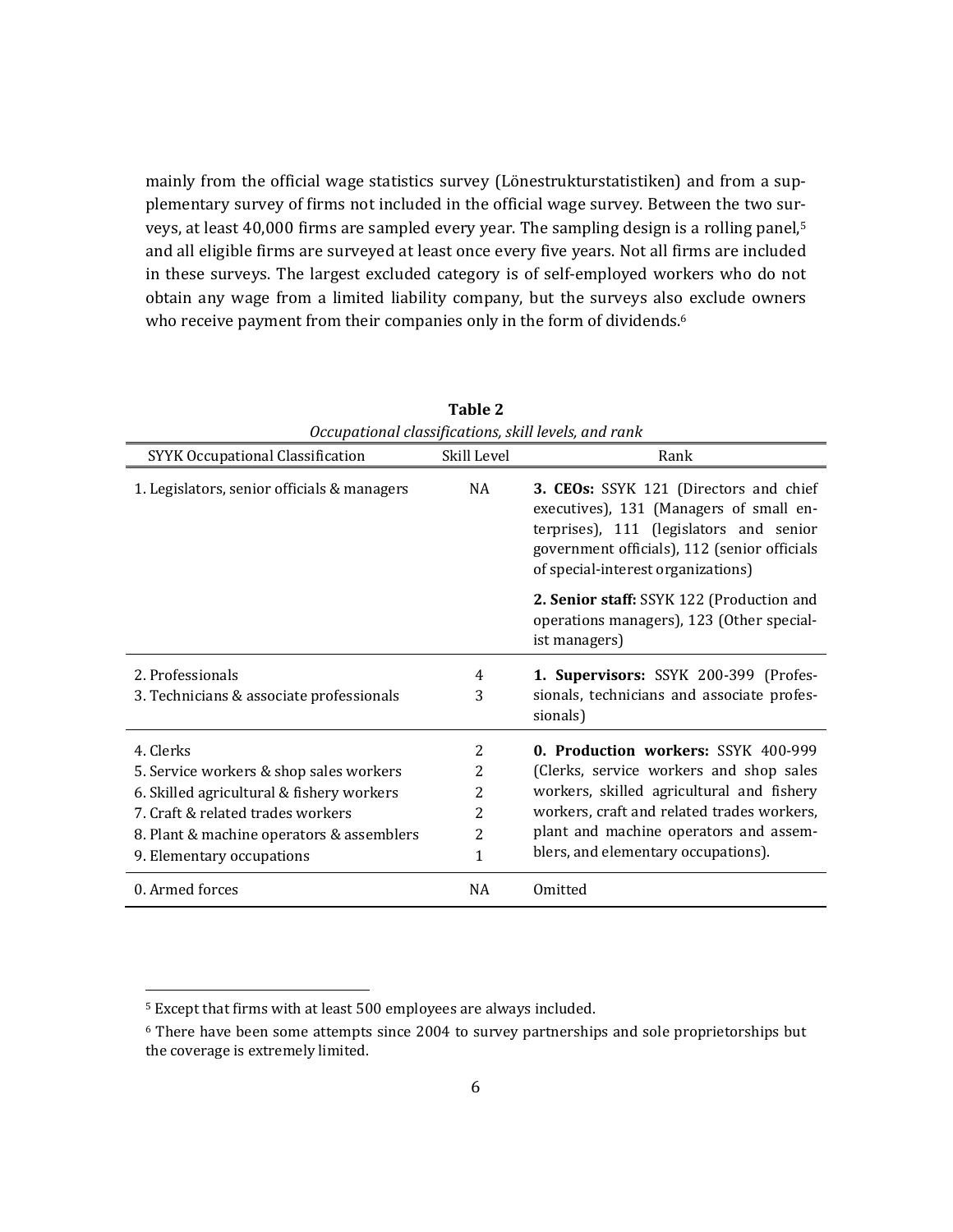The SSYK assigns workers to one of ten main occupational categories, and one of a large number of subcategories. Statistics Sweden also assigns each of these occupational categories to one of four skill levels.<sup>7</sup> We use the SSYK codes to assign a rank to each employee (see Table 2). The highest rank, which we label CEOs, consists of directors, chief executives, managers of small enterprises, and certain other senior officials. The next two ranks comprise two levels of managements. The more senior, which we label as "senior staff", contain production and operations managers and certain other specialist managers. The less senior, "supervisors", consists of workers with occupations classified in the SSYK as professionals, technicians and associate professionals. The fourth category, "production workers", comprises clerks, service workers, plant and machine operators, and other nonsupervisory positions. As Table 2 shows, our rank classifications broadly coincide with the skill levels attributed to these positions by Statistics Sweden.

Do our classifications induce patterns consistent with our notions of rank and hierarchies? We look first at earnings by rank. The earnings data we use throughout the paper measure each individual's annual labor income. However, for compactness, we will generally refer to our earnings measure as the "wage". Table 3 displays the wage distribution by rank. Clearly, workers in higher ranks tend to earn more on average than workers in lower ranks. The same ordering persists at each percentile shown in the table, with the notable exception of senior staff that earn more than the CEO rank at the lower percentiles. This reflect in part differences across firms (large firms that pay more on average are more

|                              |      |                  |                  | Percentiles      |                  |                  | Wage       |
|------------------------------|------|------------------|------------------|------------------|------------------|------------------|------------|
| Rank                         | Mean | 10 <sup>th</sup> | 25 <sup>th</sup> | 50 <sup>th</sup> | 75 <sup>th</sup> | 90 <sup>th</sup> | Dispersion |
| <b>3. CEOs and directors</b> | 600  | 232              | 300              | 417              | 669              | 1,086            | 1,324      |
| 2. Senior staff              | 540  | 292              | 363              | 469              | 620              | 833              | 775        |
| 1. Supervisors               | 358  | 201              | 260              | 330              | 421              | 534              | 475        |
| <b>0.</b> Production workers | 239  | 127              | 192              | 241              | 288              | 336              | 277        |
| Mean                         | 302  | 151              | 215              | 272              | 348              | 462              | 388        |

**Table 3** *Wage distribution across broad occupation classes based on SSYK*

Note: Data are in units of 1,000 SEK in 2005 prices.

<sup>&</sup>lt;sup>7</sup> Statistics Sweden notes that, although these skill levels have been made operational in terms of the educational categories of the International Standard Classification of Education, they do not imply that the skills necessary to perform the tasks and duties of a given job can be acquired only through formal education.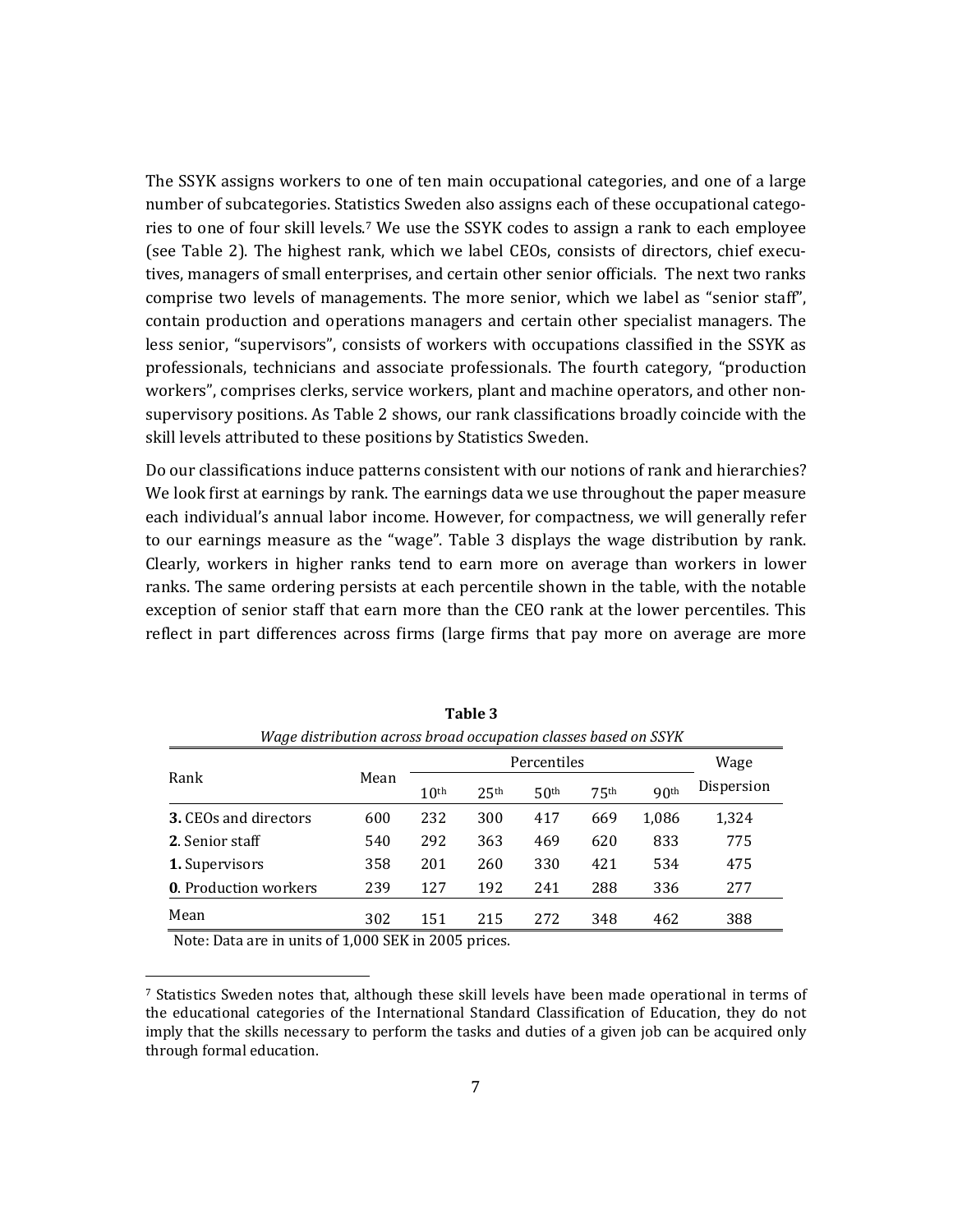likely to have senior staff) and in part the tendency of senior staff to be highly educated. The table also displays that the within-rank wage distribution is the highest at the top rank and reduces monotonically with lower rank.

Table 4 plots rank transitions (of course the lowest and highest ranks can only transition in one direction) among workers remaining with the same firm. Transition rates decline with distance between rank pairs, and most employees do not change rank. For example, 93.6 percent of production workers are at the same rank three years later, while 5.4 percent are at the rank of supervisor and less than one percent have attained either of the two highest ranks. Similarly CEOs are most likely to remain as CEOs; among those that do switch rank, moving one rank is almost twice as likely as moving two, and moving two is in turn twice as likely as moving three. Tables 3 and 4 together suggest that our occupational classifications succeed in capturing a form of distance consistent with our notion of ranks and hierarchies.

| Table 4                                  |                         |                  |                    |        |  |  |  |  |
|------------------------------------------|-------------------------|------------------|--------------------|--------|--|--|--|--|
| Rates of within-company rank transitions |                         |                  |                    |        |  |  |  |  |
|                                          | To production<br>worker | Тo<br>supervisor | Tо<br>senior staff | To CEO |  |  |  |  |
| Production worker                        | 93.61                   | 5.44             | 0.71               | 0.24   |  |  |  |  |
| Supervisors                              | 7.63                    | 87.32            | 4.34               | 0.71   |  |  |  |  |
| <b>Senior Staff</b>                      | 4.54                    | 25.55            | 63.24              | 7.67   |  |  |  |  |
| CEO or director                          | 7.10                    | 13.59            | 22.20              | 57.11  |  |  |  |  |

Transition rates over a three-year period if available; otherwise two years, otherwise one year. Transition rates are very similar if we include employees that switched firms.

Table 5 provides information about within-firm differences in rank populations and in earnings across ranks. Following Caliendo et al.  $(2012)$ , a firm-year observation with *R* ranks will be said to have  $L=R-1$  layers of management. Part A of the table documents the mean number of employees in each layer, while part B provides the probabilities that a lower rank contains more employees than the rank immediately above it in the firm. In the large majority of cases, the firm's structure corresponds to our notion of hierarchies as triangular structures, where higher ranks consist of small numbers of people supervising larger groups of workers in lower ranks. For example, in firms with only one layer of management, the lower of the two ranks in the firm has more workers in 88 percent of the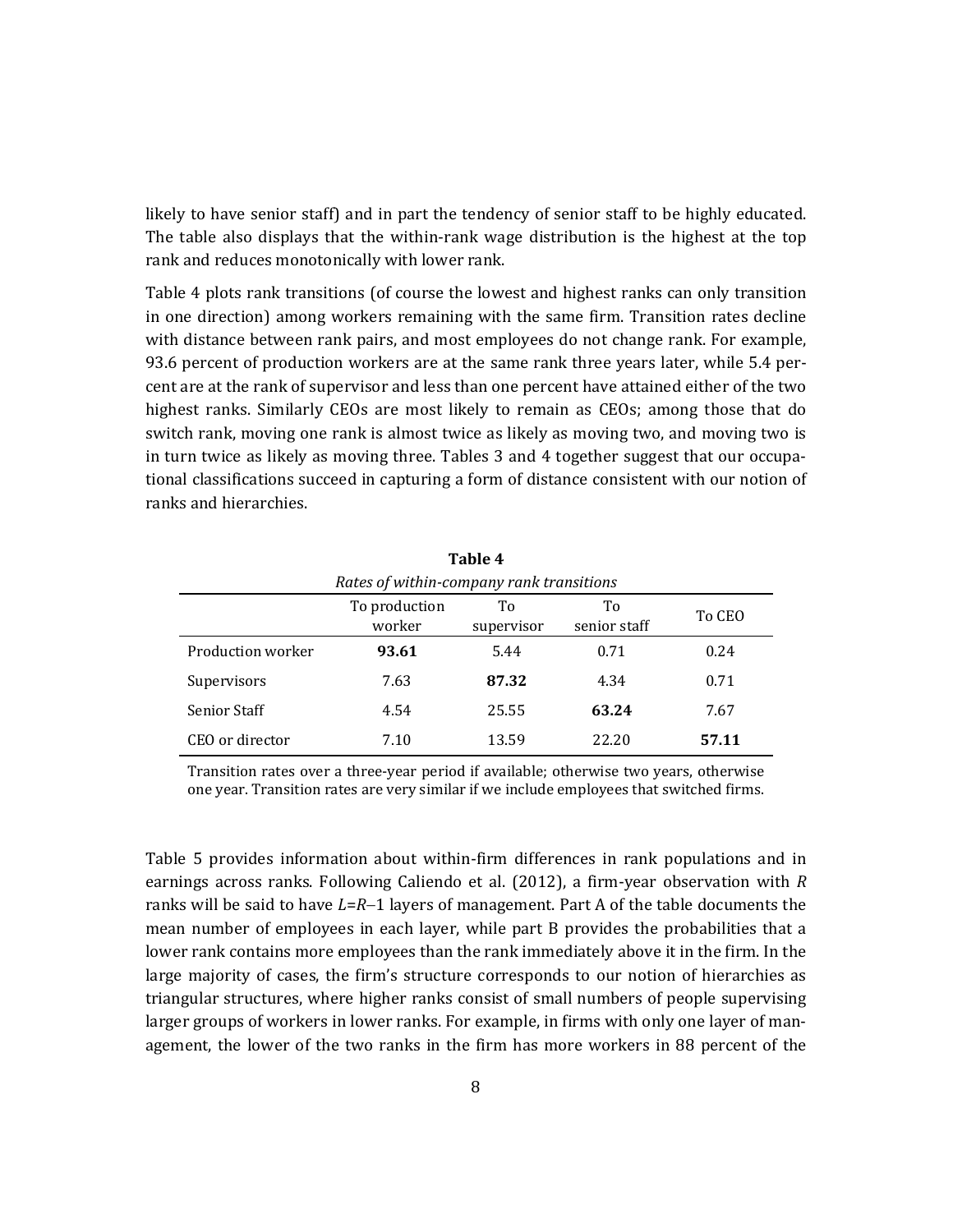firm-year observations, and the mean difference in layer size is 8.3. Panels C and D compares earnings across ranks. It shows that in the great majority of firms, members of the higher rank earn more on average than workers in the rank immediately below them in the firm. For example, in firms with three layers of management, the lowest rank has lower mean earnings than the next layer in 94 percent of the firm-year observations. These percentages are consistent with the earnings distributions summarized in Table 3.8

|                      |                    |            |                             | Size and wage by layers of management |                    |            |                                 |                                   |  |
|----------------------|--------------------|------------|-----------------------------|---------------------------------------|--------------------|------------|---------------------------------|-----------------------------------|--|
|                      |                    | A          |                             |                                       |                    | C          |                                 |                                   |  |
|                      | Mean Size of Layer |            |                             |                                       | Mean Wage in Layer |            |                                 |                                   |  |
| Layers of management | Layer<br>0         | Layer<br>1 | Layer<br>2                  | Layer<br>3                            | Layer<br>$\Omega$  | Layer<br>1 | Layer<br>2                      | Layer<br>3                        |  |
| $\theta$             | 10.7               |            |                             |                                       | 238.2              |            |                                 |                                   |  |
| 1                    | 12.0               | 3.7        |                             |                                       | 230.9              | 344.8      |                                 |                                   |  |
| $\overline{2}$       | 31.3               | 18.7       | 3.3                         |                                       | 238.2              | 323.8      | 491.5                           |                                   |  |
| 3                    | 127.2              | 85.2       | 12.1                        | 3.1                                   | 241.6              | 334.2      | 505.9                           | 946.9                             |  |
| <b>Total</b>         | 38.9               | 28.3       | 6.9                         | 3.1                                   | 236.4              | 335.1      | 497.4                           | 946.9                             |  |
|                      |                    |            | B                           |                                       |                    |            | D                               |                                   |  |
|                      |                    |            | Fraction of firms with more |                                       |                    |            |                                 | Fraction of firms with lower mean |  |
|                      |                    |            |                             | employees in lower rank than in       |                    |            | wage in lower rank than in next |                                   |  |
|                      |                    |            | next higher rank.           |                                       |                    |            | rank up.                        |                                   |  |
| Layers of management | 0 > 1              |            | 1 > 2                       | 2 > 3                                 | 0<1                |            | 1<2                             | 2 < 3                             |  |
| 1                    | 0.88               |            |                             |                                       | 0.87               |            |                                 |                                   |  |
| 2                    | 0.72               |            | 0.90                        |                                       | 0.87               |            | 0.86                            |                                   |  |
| 3                    | 0.61               |            | 0.92                        | 0.93                                  | 0.94               |            | 0.92                            | 0.87                              |  |

**Table 5** *Size and wage by layers of management*

The layer numbers do not necessarily correspond to the rank numbers used in Table 2. For example, a firm with one CEO and several blue-collar workers will have one layer of management and consist of workers in ranks 3 and 0. Such firms will appear in the same c ells as firms with consisting only of, for example, ranks 3 and 2.

 $8$  The identified number of management layers is inevitably somewhat crude. In particular, zerolayer firms will generally have someone engaged in managerial and supervisory functions. However, they are not identifiable when, for example, supervisory functions are only a fraction of their activities and their main work is similar to those of other employees in the firm.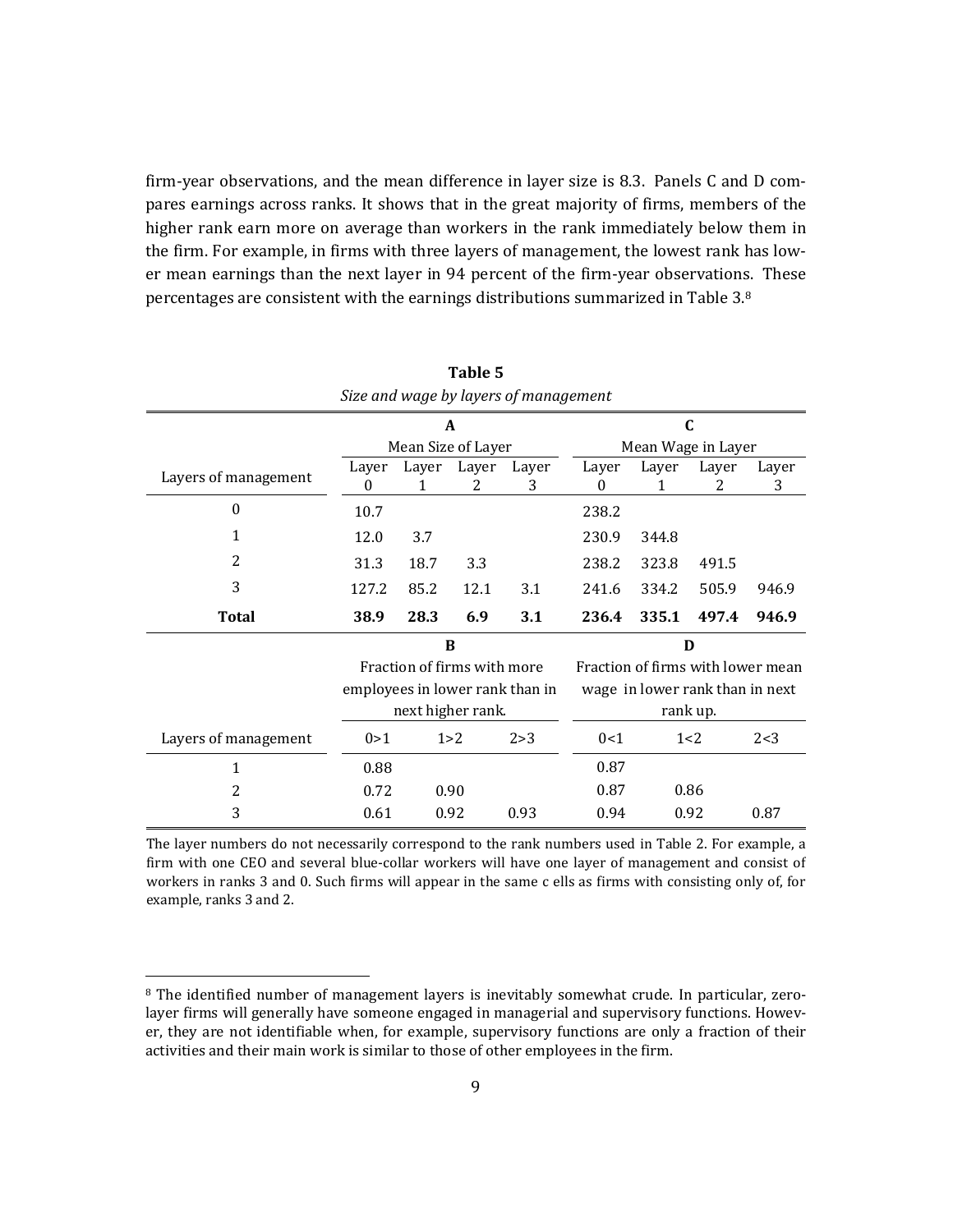## **3. Hierarchies and the Small Firm Effect**

In this section we explore the relationship between worker mobility, especially into entrepreneurship and self-employment, and the hierarchical structure of the firm, and we assess whether the hierarchies offer an explanation for the small firm effect. Table 6, which summarize the raw data on management layers, firm size and earnings, reveals patterns consistent with the discussion in section 1. First, firms with more layers of management tend to be larger, whether size is measured by value added or by the number of employees. For example, firms with three layers of management have on average 15 times as many employees as firms with just one layer, and they also produce 38 percent more value added per worker. Table 6 also documents that firms with more layers of management pay higher wages. Finally, firms with more layers of management also have a larger dispersion of wages. If more layers of management, higher wages and higher wage dispersion all suppress entry into entrepreneurship and self-employment, then these positive associations between layers, firm size and wages might well enable hierarchies to explain the firm‐size effect. 

|                         |                  | Descriptive statistics of sample by layers of management in firm |       |      |                    |        |  |
|-------------------------|------------------|------------------------------------------------------------------|-------|------|--------------------|--------|--|
|                         |                  |                                                                  | Means |      |                    | Median |  |
| Layers of<br>management | $\boldsymbol{N}$ | Value Added<br>per worker<br>Employees                           |       | Wage | Wage<br>Dispersion | Wage   |  |
| $\mathbf{0}$            | 21,627           | 477                                                              | 13    | 235  | 317                | 225    |  |
| 1                       | 35,245           | 594                                                              | 18    | 253  | 383                | 237    |  |
| 2                       | 28,773           | 717                                                              | 62    | 288  | 457                | 268    |  |
| 3                       | 20,104           | 817                                                              | 268   | 319  | 468                | 295    |  |
| Total                   | 105,749          | 646                                                              | 77    | 271  | 406                | 254    |  |

**Table 6** *Descriptive statistics of sample by layers of management in firm*

*N* is the number of firm-year observations. Value added per worker, annual wages and wage dispersion are in unit of 1,000 SEK at 2005 prices

Table 7 reports the main results of this section. We estimate multinomial logit regressions with four possible outcomes in each year: remain with the current employer, enter entrepreneurship, enter self-employment, and switch to another employer. Model A, in columns  $(1)$  through  $(3)$ , includes indicators for firm size, while model B in the remaining columns adds controls for the number of management layers. The key result here is that an increase in the number of layers is negatively associated with mobility of all types, although the effect is much stronger for entry into entrepreneurship and self-employment than it is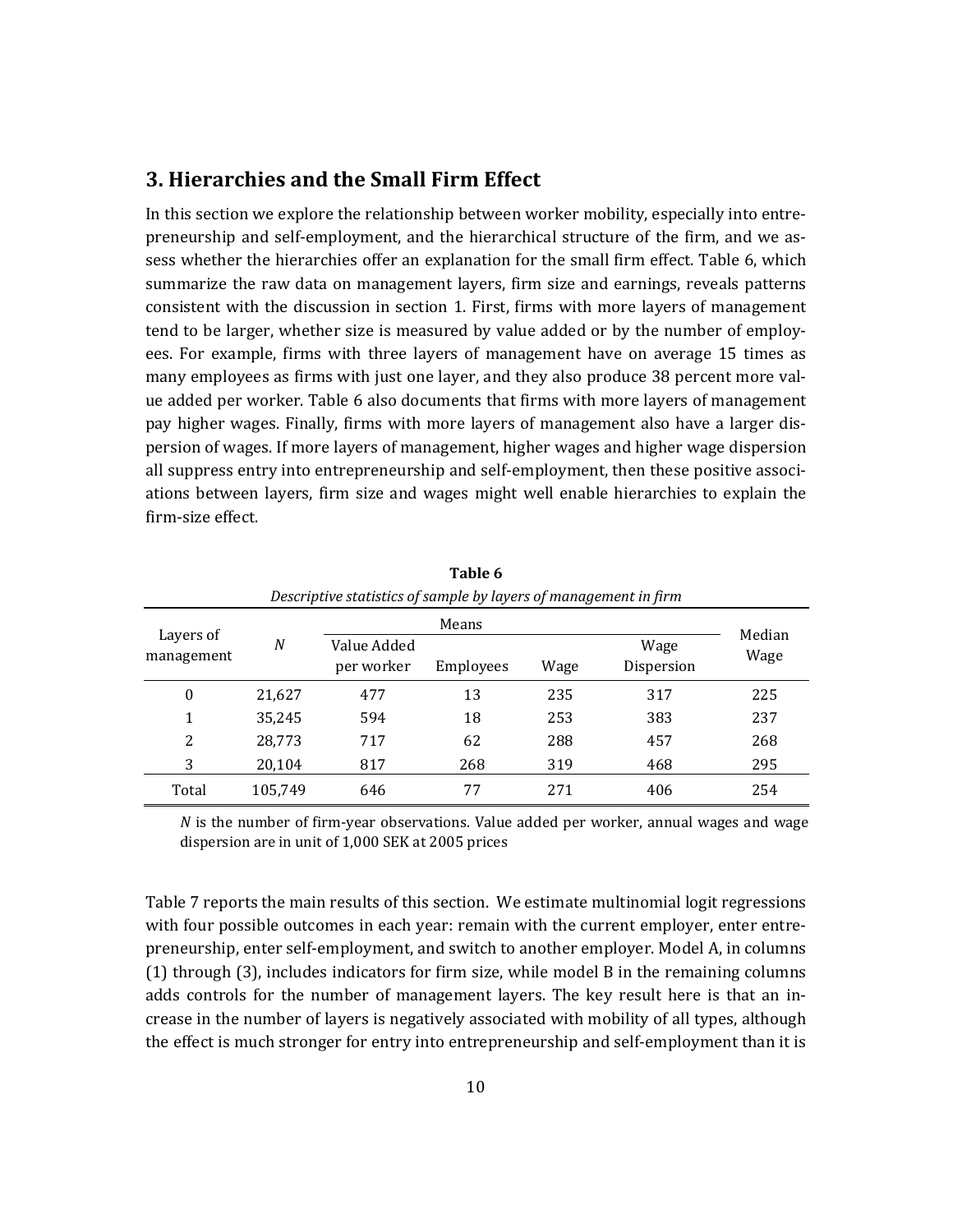for moving to another employer. However, the inclusion of controls for layers has only a modest effect on the estimated impact of firm size on entry into entrepreneurship and self‐employment. 

Before looking at the key results in more detail, we review the results concerning the controls in the regressions. As is the case in most samples, tenure is negatively associated with mobility of all kinds,<sup>9</sup> while the more educated<sup>10</sup> and males are more mobile regardless of destination. Interestingly, individual wages have impacts that differ by destination. Individuals with higher wages are less likely to switch to another incumbent employer and less likely to enter self-employment. However, a higher wage is associated with an *increase* in the propensity to become an entrepreneur. The contrasts between these effects of individual wages are not only statistically significant, they are economically meaningful. For example, a one standard deviation increase in log income is associated with a decline in the odds of switching employers (relative to staying with the current employer) of 15 percent, with a decline in the odds of entering self-employment of 38 percent, but with an increase in the odds of entering entrepreneurship of  $4.4$  percent. Employee age similarly has disparate effects on mobility by destination. Increasing age raises the probability of entering entrepreneurship and self-employment until a peak hazard is attained at 43 years of age for entrepreneurship and 48 years for self-employment, after which the hazard declines. In contrast, increasing age *reduces* the probability of switching incumbent employers until a minimum hazard is attained at about 47 years of age.

These results for the control variables suggest that mobility is driven by a complex interplay of multiple forces. For examples: the negative effect of tenure on mobility of all kinds is consistent both with job matching models  $(e.g., Jovanovic, 1979)$  and with survivor bias caused by unobserved heterogeneity across individuals in the propensity to move; the initially positive impact of age on business creation might reflect the effect of wealth constraints that are relaxed as an agent ages and saves, or the consequences of on-the-job learning specific to the demands of business creation; and the contrast between the effects of individual wages on entrepreneurship and self-employment recalls the mismatching

<sup>&</sup>lt;sup>9</sup> The positive coefficients on the quadratic terms indicate a non-monotonic effect of tenure. For entry into entrepreneurship and self-employment the minima are attained at 39 and 18 years of tenure; for movements to another incumbent employer the minimum is at 15 years. However, the predicted effect of tenure is greater than these minima and extrapolates outside most of our sample observations. 

 $10$  Education is on a scale from 1–6 corresponding to: 6. Postgraduate education; 5. Post-secondary education, two years or longer; 4. Post-secondary education, less than two years; 3. Upper secondary education; 2. Primary and lower secondary education; 9 or 10 years; and 1. Primary and lower secondary education, less than 9 years.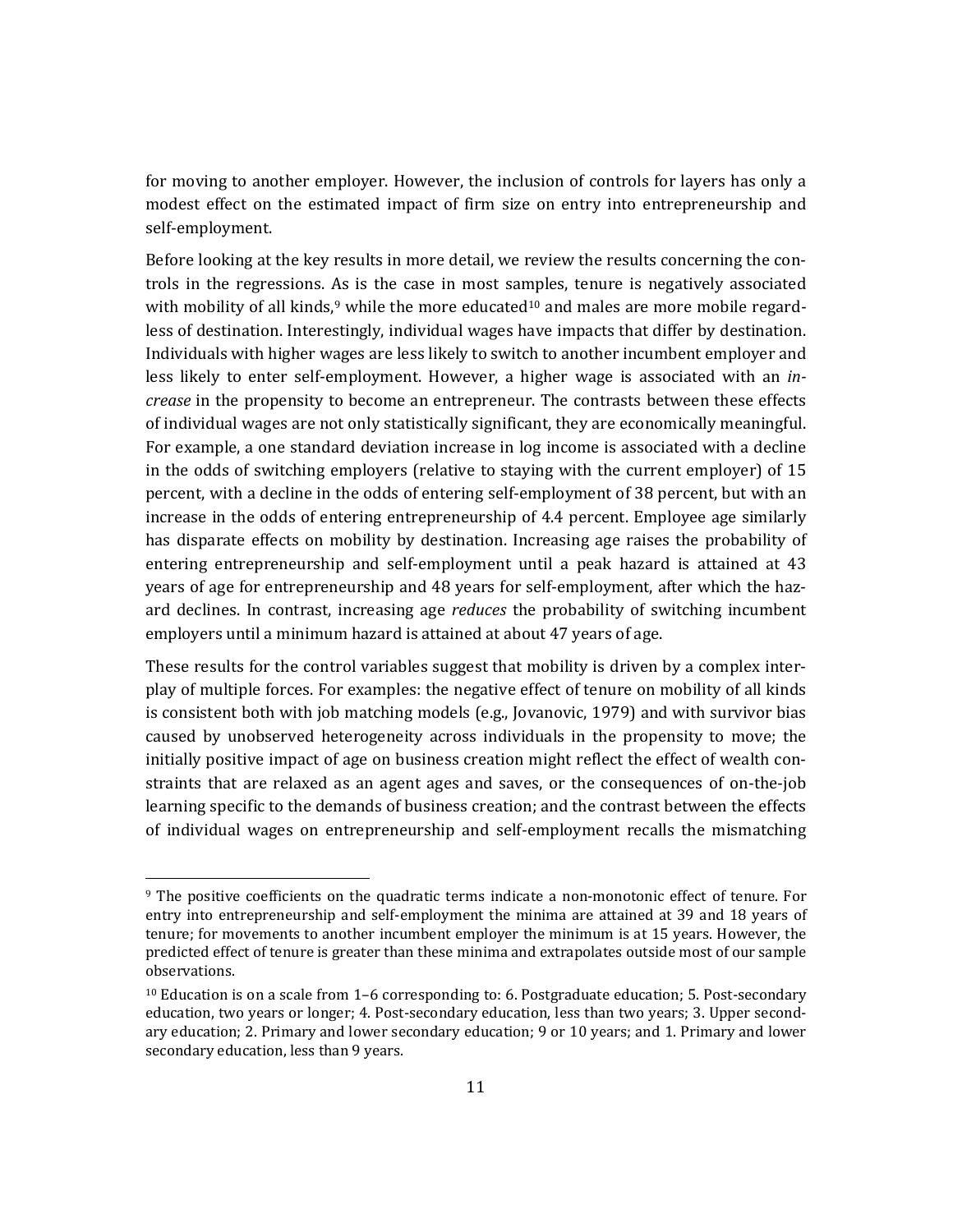|                           |                       | <b>Model A</b>                 |             |                       | <b>Model B</b>      |             |
|---------------------------|-----------------------|--------------------------------|-------------|-----------------------|---------------------|-------------|
|                           | Entrepre-<br>neurship | Self-<br>employment Other firm |             | Entrepre-<br>neurship | Self-<br>employment | Other firm  |
|                           | (1)                   | (2)                            | (3)         | (4)                   | (5)                 | (6)         |
| <b>CEOs and Directors</b> | $1.054***$            | 0.010                          | $-0.034***$ | $1.124***$            | 0.046               | $-0.030**$  |
|                           | (0.067)               | (0.060)                        | (0.012)     | (0.068)               | (0.060)             | (0.012)     |
| Senior staff              | 0.994***              | $0.400***$                     | $0.278***$  | $1.048***$            | $0.419***$          | $0.282***$  |
|                           | (0.054)               | (0.036)                        | (0.007)     | (0.054)               | (0.037)             | (0.007)     |
| Supervisors               | $0.748***$            | $0.259***$                     | $0.031***$  | $0.776***$            | $0.269***$          | $0.033***$  |
|                           | (0.039)               | (0.020)                        | (0.003)     | (0.039)               | (0.020)             | (0.003)     |
| Firm layers: 1            |                       |                                |             | $-0.250***$           | $-0.200***$         | $-0.042***$ |
|                           |                       |                                |             | (0.061)               | (0.032)             | (0.007)     |
| Firm layers: 2            |                       |                                |             | $-0.336***$           | $-0.243***$         | $-0.078***$ |
|                           |                       |                                |             | (0.060)               | (0.032)             | (0.007)     |
| Firm layers: 3            |                       |                                |             | $-0.461***$           | $-0.215***$         | $-0.055***$ |
|                           |                       |                                |             | (0.063)               | (0.034)             | (0.007)     |
| Size 50-100               | $-0.470***$           | $-0.388***$                    | $-0.063***$ | $-0.379***$           | $-0.350***$         | $-0.052***$ |
|                           | (0.047)               | (0.026)                        | (0.005)     | (0.049)               | (0.027)             | (0.005)     |
| Size 100-500              | $-0.770***$           | $-0.661***$                    | $-0.136***$ | $-0.645***$           | $-0.616***$         | $-0.123***$ |
|                           | (0.038)               | (0.021)                        | (0.004)     | (0.042)               | (0.024)             | (0.004)     |
| Size 500-1500             | $-0.831***$           | $-0.851***$                    | $-0.255***$ | $-0.684***$           | $-0.808***$         | $-0.243***$ |
|                           | (0.044)               | (0.025)                        | (0.004)     | (0.049)               | (0.029)             | (0.005)     |
| Size >1500                | $-1.281***$           | $-1.172***$                    | $-0.579***$ | $-1.120***$           | $-1.123***$         | $-0.567***$ |
|                           | (0.043)               | (0.023)                        | (0.004)     | (0.050)               | (0.028)             | (0.005)     |
| Age (years)               | $0.152***$            | $0.107***$                     | $-0.080***$ | $0.152***$            | $0.107***$          | $-0.080***$ |
|                           | (0.012)               | (0.006)                        | (0.001)     | (0.012)               | (0.006)             | (0.001)     |
| Age squared               | $-0.002***$           | $-0.001***$                    | $0.001***$  | $-0.002***$           | $-0.001***$         | $0.001***$  |
|                           | (0.000)               | (0.000)                        | (0.000)     | (0.000)               | (0.000)             | (0.000)     |
| Female                    | $-0.855***$           | $-0.653***$                    | $-0.094***$ | $-0.850***$           | $-0.650***$         | $-0.093***$ |
|                           | (0.039)               | (0.019)                        | (0.003)     | (0.039)               | (0.019)             | (0.003)     |
| Education                 | $0.046***$            | $0.095***$                     | $0.105***$  | $0.046***$            | $0.095***$          | $0.105***$  |
|                           | (0.015)               | (0.008)                        | (0.001)     | (0.015)               | (0.008)             | (0.001)     |
| Log(wage)                 | $0.496***$            | $-0.768***$                    | $-0.531***$ | $0.499***$            | $-0.766***$         | $-0.530***$ |
|                           | (0.035)               | (0.011)                        | (0.002)     | (0.035)               | (0.011)             | (0.002)     |
| Tenure (years)            | $-0.086***$           | $-0.134***$                    | $-0.156***$ | $-0.085***$           | $-0.134***$         | $-0.156***$ |
|                           | (0.010)               | (0.006)                        | (0.001)     | (0.010)               | (0.006)             | (0.001)     |
| Tenure squared            | $0.001*$              | $0.004***$                     | $0.005***$  | $0.001*$              | $0.004***$          | $0.005***$  |
|                           | (0.001)               | (0.000)                        | (0.000)     | (0.001)               | (0.000)             | (0.000)     |
| Constant                  | $-12.876***$          | $-3.024***$                    | 3.253***    | $-12.624***$          | $-2.862***$         | 3.295***    |
|                           | (0.298)               | (0.128)                        | (0.021)     | (0.301)               | (0.130)             | (0.022)     |
| $\cal N$                  | 6,865,026             | 6,865,026                      | 6,865,026   | 6,865,026             | 6,865,026           | 6,865,026   |

**Table 7** *Worker Transitions. Multinomial Logit Estimation*

Standard errors in parentheses. . \*\*\*  $p<0.01$ , \*\*  $p<0.05$ , \*  $p<0.1$ . Size classes are for number of employees. Regressions include 43 industry dummies, 21 county dummies, and year dummies.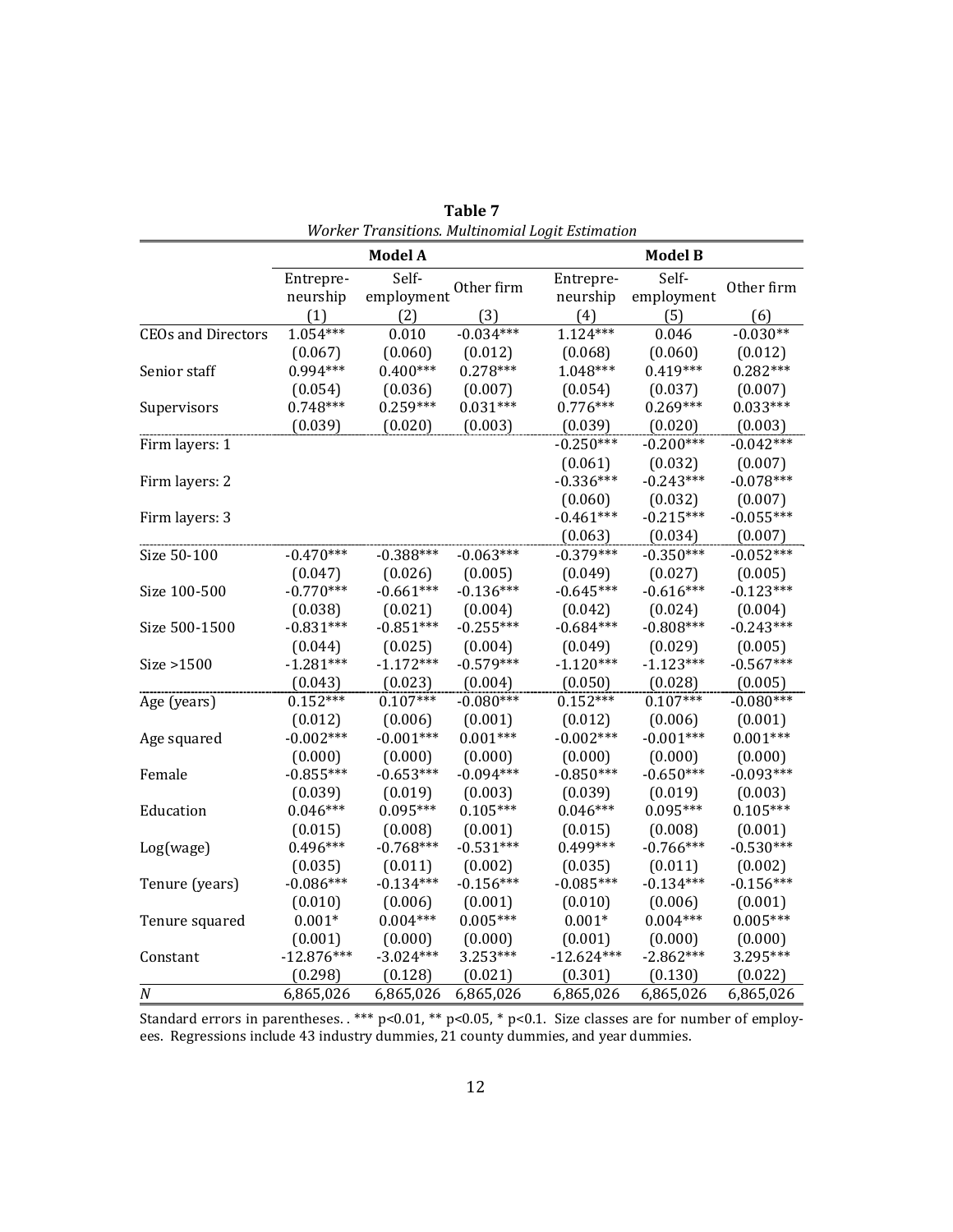model of Åstebro, Chen and Thompson (2011), in which business creation is more likely among agents with especially high and especially low ability.

We return now to consideration of the main effects of firm size, rank, and management layers on mobility. Consider first the role of rank. Employees in supervisory positions are much more likely than production workers (the omitted category) to enter entrepreneurship, and the propensity to do so rises with each increase in rank. CEOs, directors and senior staff are almost three times more likely than production workers to found a limited liability company, while supervisors are more than twice as likely to do so (Figure 1 plots the odds ratios). Senior staff and workers with supervisory rank are also more likely to enter self-employment. The effects are smaller than for entrepreneurship, however, and CEOs are no more likely to become self-employed than production workers.<sup>11</sup> Finally, CEOs and Directors are less likely to switch employers than production workers, while Senior Staff and Supervisors are more likely to do so than production workers. In this case, however, the magnitudes of the differences are trivial.



**Figure 1.** *Odds Ratios of Mobility, by destination and rank, with 95% confidence intervals. From model A of Table 7.*

Table 7 contains four indicators for size categories, the omitted category being firms with fewer than 50 employees. The point estimates reveal a strong negative effect of increasing

<sup>&</sup>lt;sup>11</sup> Supervisors are about 25 percent more likely than production workers to become self-employed. Senior staff is 50 percent and CEOs are less than ten percent more likely to do so.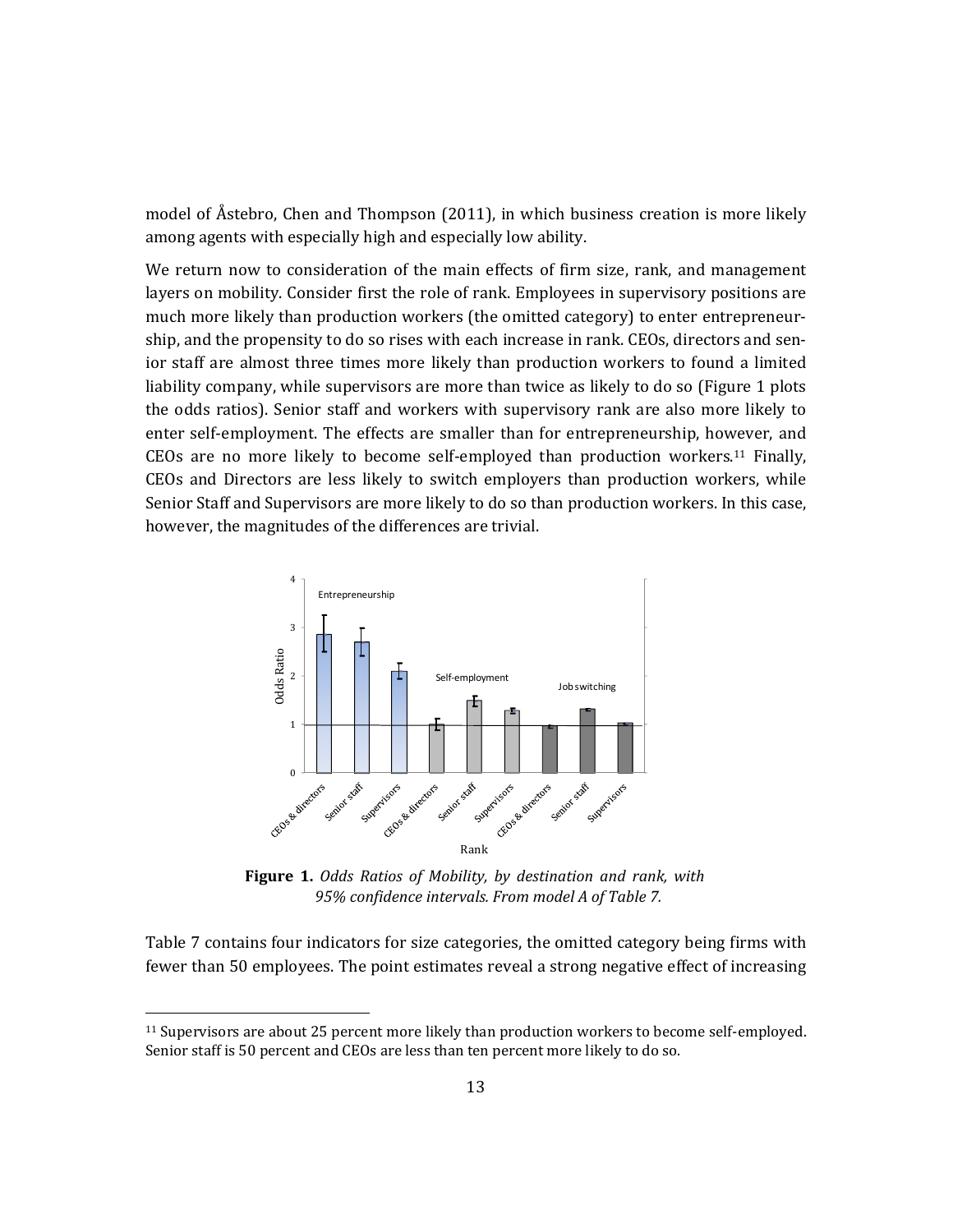firm size on mobility; regardless of destination (see also Figure 2). For example, employees in the largest firms are only one third as likely as employees in the smallest firms to enter entrepreneurship or self-employment, and they are 44 percent less likely to switch to another employer. The effect of firm size is not limited to a contrast between the largest and smallest firms. As Figure 2 illustrates, each change in firm size class is in almost all cases associated with a similar change in the odds of mobility. Clearly, there is a small firm effect on mobility in general. However, the differential effect of firm size on movements into business creation relative to movement to other firms also demonstrates that there is a strong small firm effect on entrepreneurship and self-employment even conditional on job separation.



**Figure 2.** *Odds Ratios of Mobility, by destination and firm size, with 95% confidence intervals. From model A of Table 7.*

Model B in Table  $7$  includes controls for layers of management and shows that, even though we condition on firm size and employee rank, more layers are associated with less mobility of all kinds (see Figure 3 for the odds ratios). Business creation rates, especially in entrepreneurship, are strongly affected by adding layers of management. For example, moving from zero to one layer of management reduces the likelihood of a transition to entrepreneurship by 22 percent and the likelihood of a transition to self-employment by 18 percent. There is, however, an interesting contrast between the effects of layers on entrepreneurship and self-employment. In the former case, each increment to the number of layers in the firm significantly reduces the odds of entrepreneurship. In the latter case,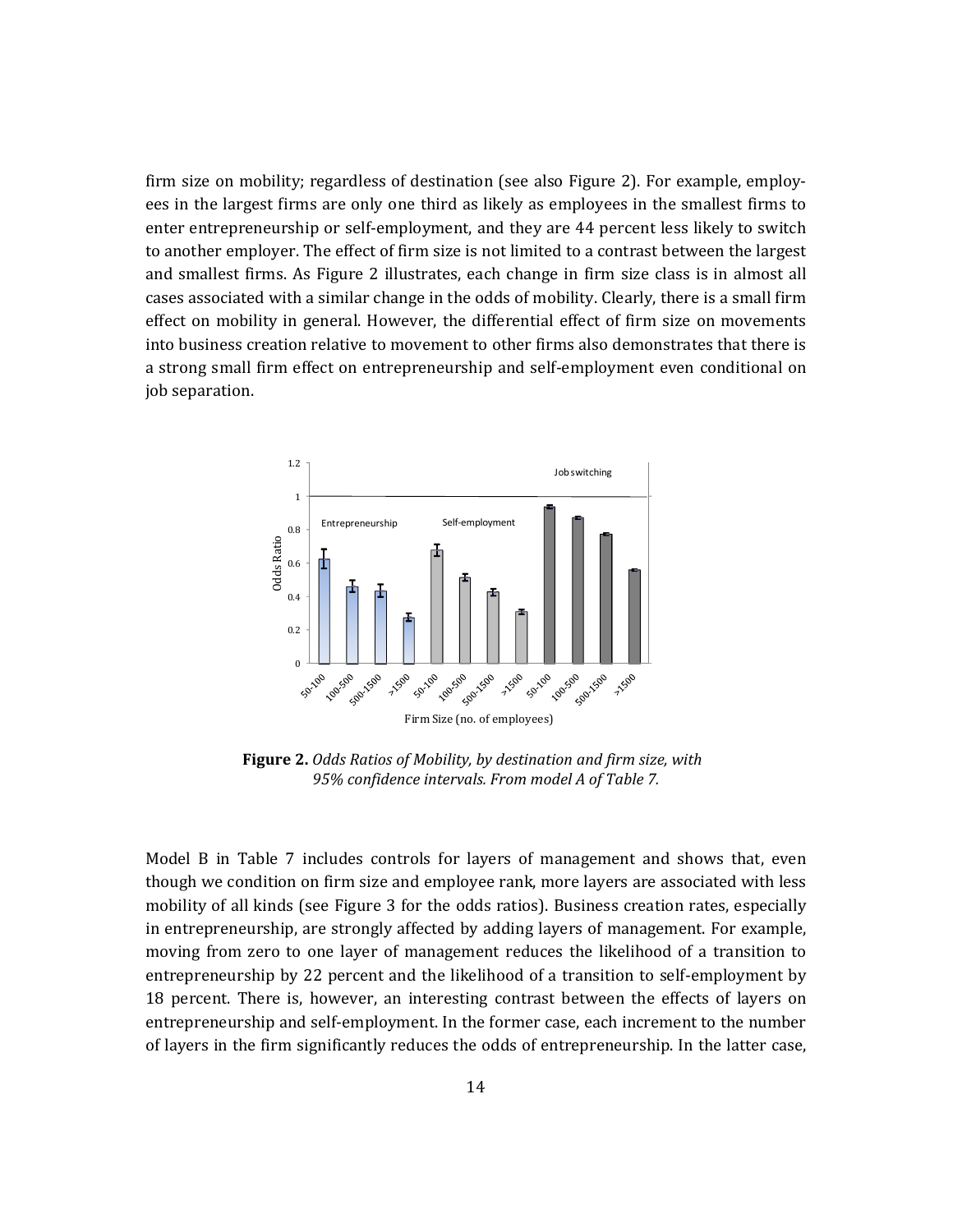movement between zero and any other number of layers reduces self-employment, but there is no effect of any increment beyond zero layers. The effect of layers on movement to other incumbent firms, while statistically significant on account of the large sample size, is small: in the largest estimated effect, when moving from zero to two layers of management, the relative odds of job switching decline by less than 8 percent.



**Figure 3.** *Odds Ratios of Mobility, by destination and number of layers in employee's firm, with 95% confidence intervals. From model B of Table 7*

Although management layers have a profound effect on the likelihood of transitions into entrepreneurship and self-employment, and the number of layers is strongly correlated with firm size, adding layers to the regressions explains only a modest fraction of the small firm effect. All six coefficients for firm size in columns  $(4)$  and  $(5)$  are smaller than their counterparts in columns  $(1)$  and  $(2)$ , consistent with our conjecture that management layers may explain part of the small firm effect. However, the reductions are rather modest, ranging from 13 to 20 percent for entrepreneurship, 4 to 10 percent for selfemployment, and from 2 to 17 percent for job switching (see Figure 4). <sup>12</sup> Thus, although we have found that layers of management have a large effect on the likelihood of a transi-

 $12$  The largest reduction in coefficient size for job switching is based on a small initial effect: the odds ratio of switching to an incumbent employer for employees in size class 50-100 (relative to less than 50 employees) increases from 0.938 to 0.949 after the addition of controls for layers.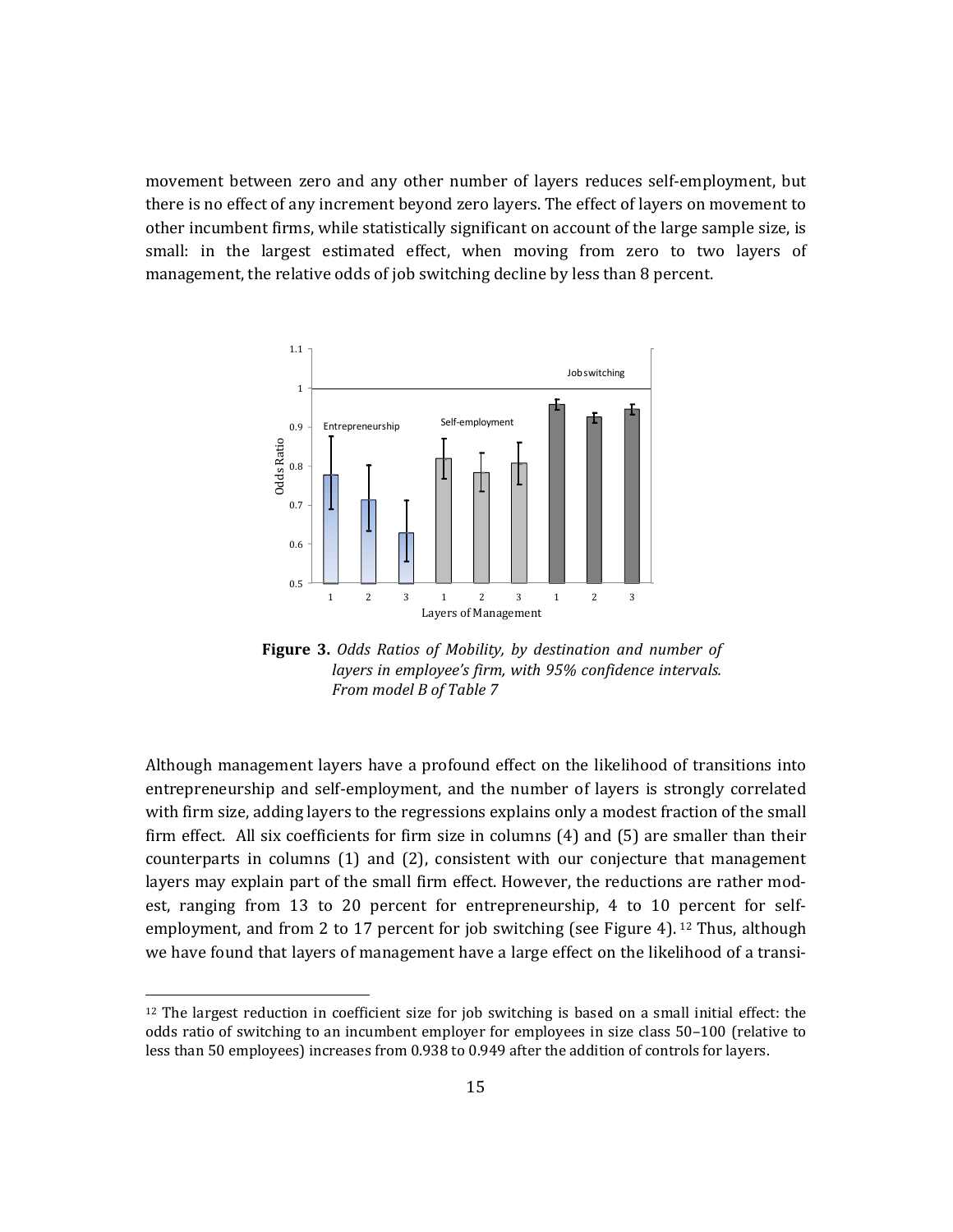tion to entrepreneurship and to a somewhat lesser extent on the likelihood of a transition to self-employment, that layers and firm size are positively correlated, and that firm size is negatively correlated with mobility, layers explain on average only about 10 percent of the estimated firm size effect.



**Figure 4.** *Percentage reduction in regression coefficients on firm size obtained upon adding controls for layers of management.*

Because self-employment an d entrepreneurship are likely strong substitutes among those considering separation from their employer, it is useful to verify the robustness of the results in Table 7 by restricting the choice set. We do so by examining the odds of selfemployment and entrepreneurship relative to job switching after restricting the sample to movers. Table 8 reports estimates of multinomial logit estimation on this restricted sample; the baseline category is moving to an incumbent firm.<sup>13</sup> The results clearly demonstrate the small firm effect on business creation: among movers, and conditional on rank (model A) and on both rank and layers (model B), the likelihood of business creation

<sup>&</sup>lt;sup>13</sup> If we were to rerun Table 7 using moving to another firm as the baseline, it would of course be possible to formally test the IIA assumption using the Hausman-McFadden (1984) test. If the results in Table 7 are robust, we should find that the *difference* between any coefficient on entrepreneurship or self-employment and the corresponding coefficient on self-employment in Table 7 is similar to the corresponding coefficient on entrepreneurship or self-employment in Table 8. The results meet this expectation.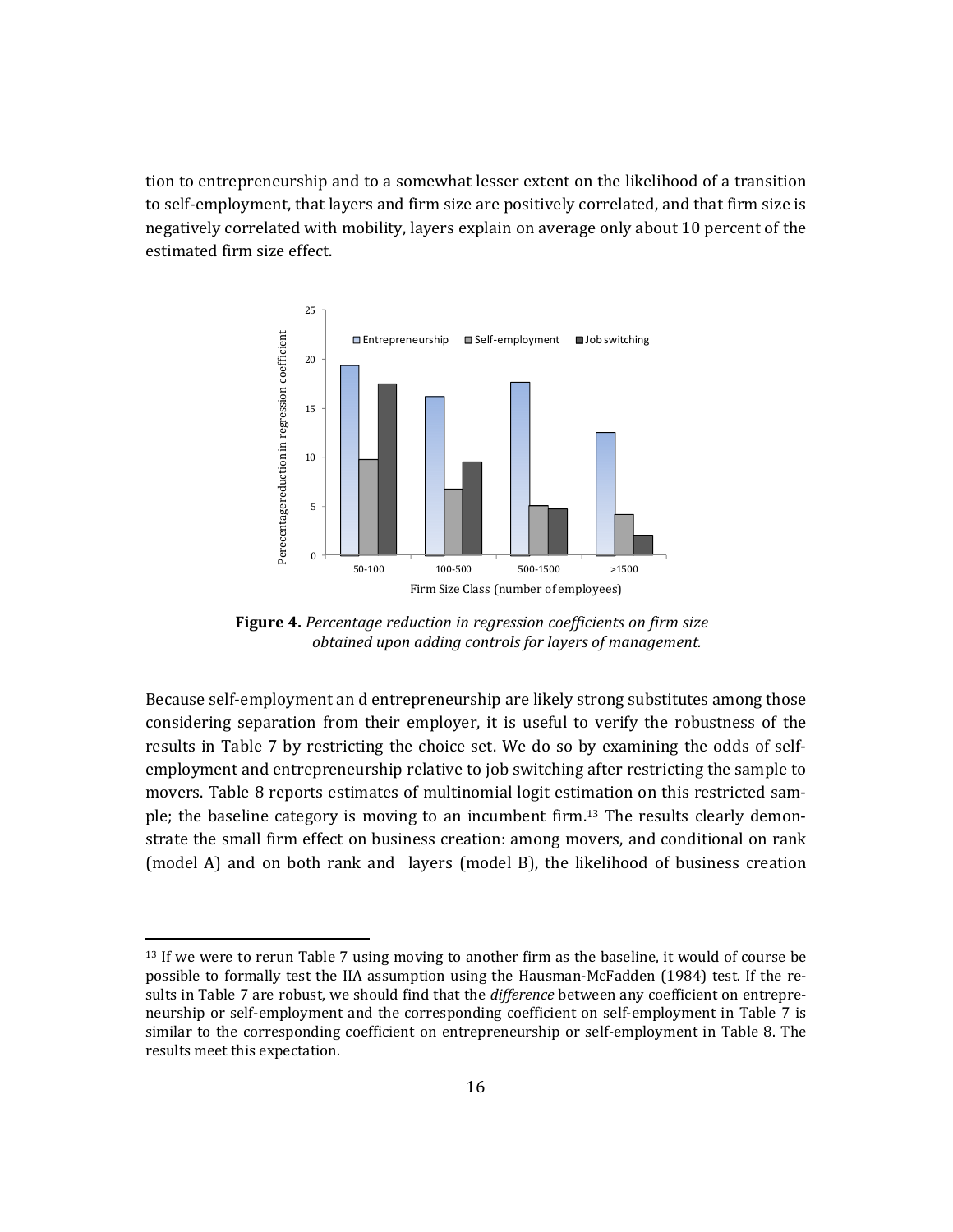|                           |              | <b>Model A</b> | <b>Model B</b>                                    |                 |  |  |
|---------------------------|--------------|----------------|---------------------------------------------------|-----------------|--|--|
|                           |              |                | Entrepreneurship Self-employment Entrepreneurship | Self-employment |  |  |
| <b>CEOs and Directors</b> | $1.220***$   | $0.244***$     | 1.293***                                          | $0.267***$      |  |  |
|                           | (0.071)      | (0.062)        | (0.072)                                           | (0.062)         |  |  |
| Senior staff              | $0.846***$   | $0.154***$     | $0.895***$                                        | $0.168***$      |  |  |
|                           | (0.055)      | (0.037)        | (0.055)                                           | (0.038)         |  |  |
| Supervisors               | $0.734***$   | $0.220***$     | $0.762***$                                        | $0.228***$      |  |  |
|                           | (0.039)      | (0.020)        | (0.039)                                           | (0.020)         |  |  |
| Firm layers: 1            |              |                | $-0.174***$                                       | $-0.164***$     |  |  |
|                           |              |                | (0.061)                                           | (0.033)         |  |  |
| Firm layers: 2            |              |                | $-0.285***$                                       | $-0.191***$     |  |  |
|                           |              |                | (0.061)                                           | (0.033)         |  |  |
| Firm layers: 3            |              |                | $-0.426***$                                       | $-0.176***$     |  |  |
|                           |              |                | (0.064)                                           | (0.034)         |  |  |
| Size 50-100               | $-0.487***$  | $-0.329***$    | $-0.394***$                                       | $-0.298***$     |  |  |
|                           | (0.048)      | (0.027)        | (0.050)                                           | (0.028)         |  |  |
| Size 100-500              | $-0.741***$  | $-0.531***$    | $-0.610***$                                       | $-0.495***$     |  |  |
|                           | (0.038)      | (0.021)        | (0.043)                                           | (0.024)         |  |  |
| Size 500-1500             | $-0.664***$  | $-0.589***$    | $-0.512***$                                       | $-0.552***$     |  |  |
|                           | (0.044)      | (0.026)        | (0.049)                                           | (0.029)         |  |  |
| Size > 1500               | $-0.746***$  | $-0.567***$    | $-0.579***$                                       | $-0.527***$     |  |  |
|                           | (0.043)      | (0.023)        | (0.050)                                           | (0.028)         |  |  |
| Age (years)               | $0.204***$   | $0.176***$     | $0.204***$                                        | $0.176***$      |  |  |
|                           | (0.012)      | (0.006)        | (0.012)                                           | (0.006)         |  |  |
| Age squared               | $-0.002***$  | $-0.002***$    | $-0.002***$                                       | $-0.002***$     |  |  |
|                           | (0.000)      | (0.000)        | (0.000)                                           | (0.000)         |  |  |
| Female = $1$              | $-0.826***$  | $-0.545***$    | $-0.822***$                                       | $-0.543***$     |  |  |
|                           | (0.039)      | (0.019)        | (0.039)                                           | (0.019)         |  |  |
| Education                 | $-0.027*$    | 0.006          | $-0.027*$                                         | 0.006           |  |  |
|                           | (0.015)      | (0.008)        | (0.015)                                           | (0.008)         |  |  |
| Log(wage)                 | $0.676***$   | $-0.262***$    | $0.680***$                                        | $-0.261***$     |  |  |
|                           | (0.031)      | (0.011)        | (0.031)                                           | (0.011)         |  |  |
| Tenure (years)            | $0.057***$   | $0.031***$     | $0.058***$                                        | $0.031***$      |  |  |
|                           | (0.010)      | (0.006)        | (0.010)                                           | (0.006)         |  |  |
| Tenure squared            | $-0.002***$  | $-0.002***$    | $-0.002***$                                       | $-0.002***$     |  |  |
|                           | (0.001)      | (0.000)        | (0.001)                                           | (0.000)         |  |  |
| Constant                  | $-13.766***$ | $-6.001***$    | $-13.565***$                                      | $-5.867***$     |  |  |
|                           | (0.288)      | (0.128)        | (0.291)                                           | (0.130)         |  |  |
| N                         | 828,683      | 828,683        | 828,683                                           | 828,683         |  |  |

**Table 8** *Transitions among movers. Multinomial logit estimation*

Standard errors in parentheses.  $***$  p<0.01,  $**$  p<0.05,  $*$  p<0.1. Size classes are for number of employees. Regressions include industry dummies, county dummies, and year dummies.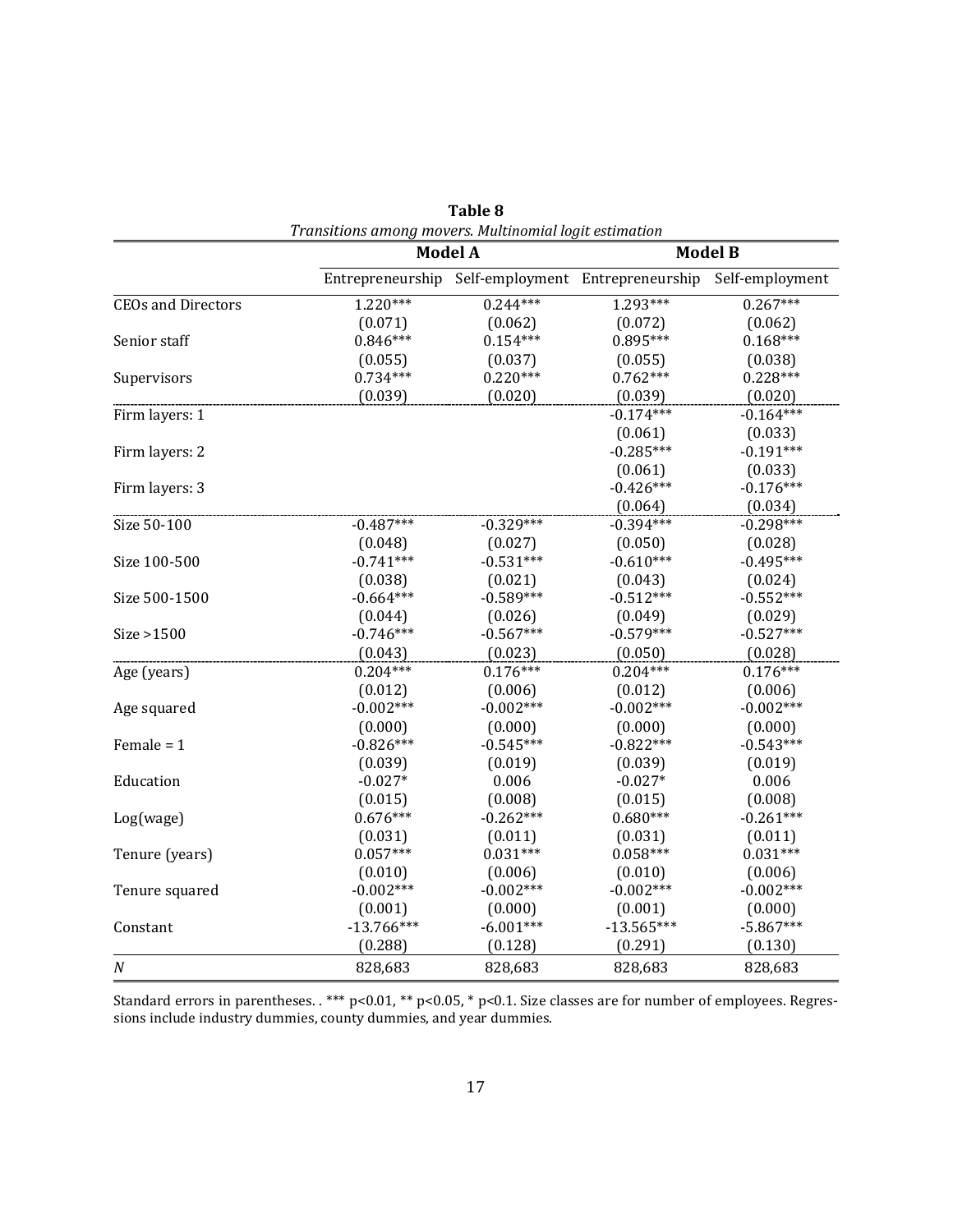

**Figure 5.** *Percentage reduction in regression coefficients on firm size obtained upon adding controls for layers of management. Movers only.*

instead of job switching declines markedly as firm size increases. Model B shows that, conditional on size and rank, the likelihood of business creation also declines markedly as the number of layers increases. As already noted, the effect of layers is greater for entrepreneurship than for self-employment, and in the latter case much of the effect is due to the contrast in self-employment entry rates between firms with zero layers of management and those with more than zero. Finally, as Figure 5 illustrates, the fraction of the small firm effect that is explained by layers is somewhat larger when the sample is restricted to movers than it is in the full sample: Adding layers to the regression induces an average 22 percent decline in the coefficients on size for entry into entrepreneurship, although the decline remains less than 10 percent for self-employment.

# **4. Why Hierarchies Matter**

In the previous section we found that, conditional on firm size, more layers of management are associated with less mobility of all kinds. While the magnitude of the impact on movements to other employers is small, more layers markedly suppress rates of business creation by employees. The contrast between the effects of layers on business creation and job switching indicate that the reduced mobility associated with more layers is not just an artifact of the general correlation between larger firms (with more layers) and turnover in general. In this section, we consider several candidate explanations for this finding, and provide some evidence concerning each one.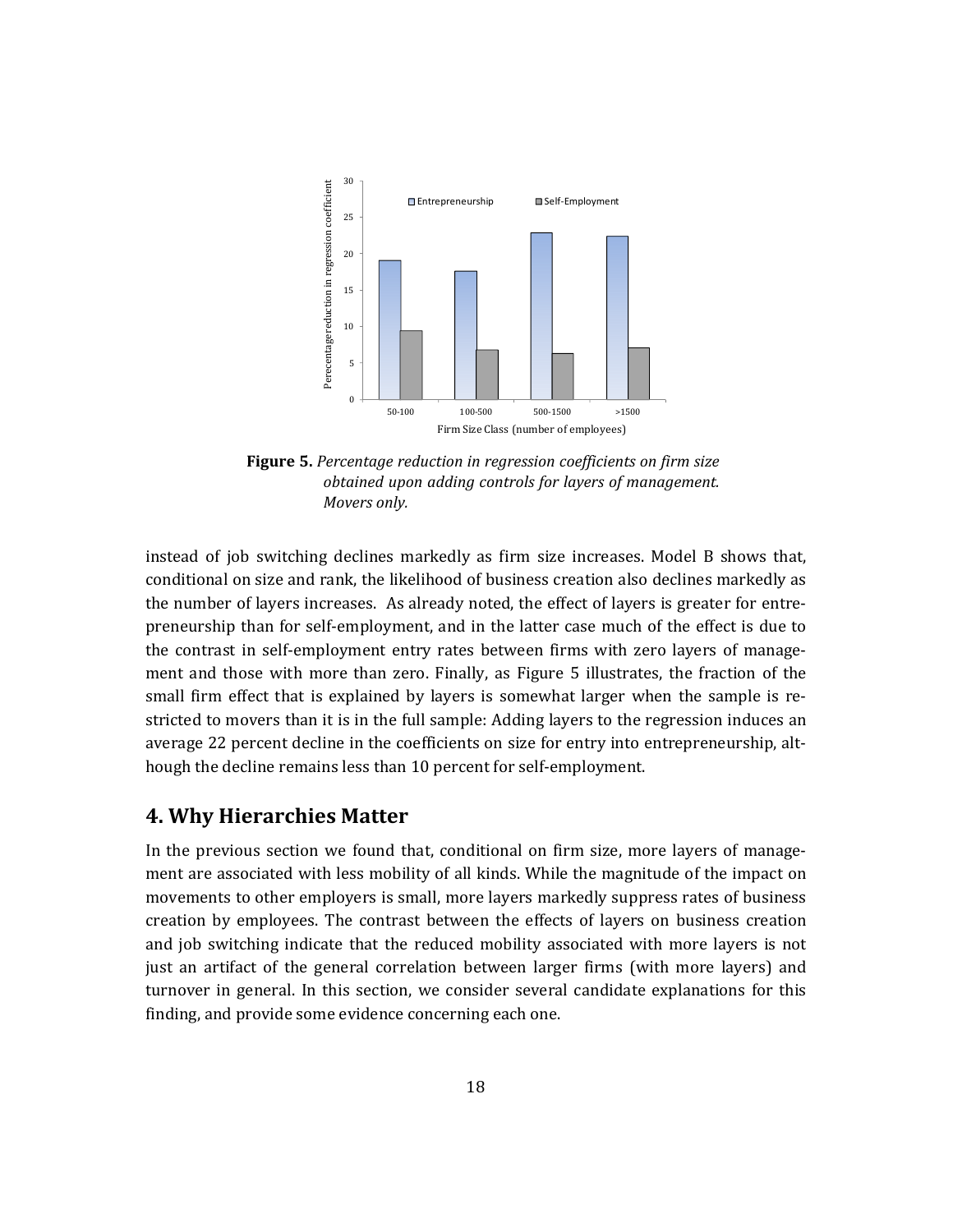#### **4.1**. *Bureaucracy and preferences*

<u> 1989 - Jan Samuel Barbara, político establecido de la propia de la propia de la propia de la propia de la pro</u>

There is an extensive literature documenting that some individuals declare, often at an early stage in their career, a preference to create and operate their own business, and that such declarations predict entry into entrepreneurship (Hamilton, 2000; Halaby, 2003; Benz and Frey, 2008; Åstebro and Thompson, 2010). Halaby (2003) and Sørensen (2007) show that the offspring of self-employed parents, who have on average much greater entrepreneurial aspirations than the offspring of wage earners, are more likely to work in smaller and presumably less bureaucratic organizations. Benz and Frey (2008) have documented that both entrepreneurs and employees of smaller firms report greater levels of job satisfaction, and that in both cases satisfaction is associated with having greater autonomy and more rewarding work content. There seems, therefore to be an association between the preferences of people who found businesses and employees of small organizations that might induce a small firm effect.<sup>14</sup>

Elfenbein et al.  $(2010)$  claim that, if preference sorting is the only reason we observe a small firm effect, then the size of employers should be unrelated to subsequent performance in entrepreneurship and self-employment. By extension, layers of management should not predict entrepreneurial performance.<sup>15</sup> However, this argument strikes us as incomplete. Agents create and then continue to operate businesses if the total compensation expected from the business exceeds the foregone wage. However, total compensation from entrepreneurship and self-employment includes a non-pecuniary component among those with a preference for entrepreneurship. Because people with such preferences are presumably overrepresented in less-bureaucratic firms, we may anticipate either or both of (i) a positive relationship between the number of management layers and subsequent *monetary* performance in entrepreneurship, and (ii) a negative relationship between the number of management layers and the likelihood of business survival.

Which of these two possible consequences of preferences matters more depends in large part on the ability of agents to forecast business earnings. If forecast errors are large, so entry into business is predicated mostly on the population mean of business earnings, then there is no mechanism by which agents with a preference for entrepreneurship can

<sup>&</sup>lt;sup>14</sup> Offsetting this, however, is the likelihood that small firm employment is a substitute for entrepreneurship among certain types of individuals.

<sup>&</sup>lt;sup>15</sup> Elfenbein et al. report that entrepreneurs previously employed in small firms earn less than those employed by the largest firms, but attribute this to the lower opportunity cost of entrepreneurship among the former group. Once they control for prior wages, they find a 23 percent premium to entrepreneurial earnings among those that left the smallest firms relative to those that left the largest. However, the effect is non-monotonic, with the largest premium occurring among entrepreneurs previously employed in medium-sized firms.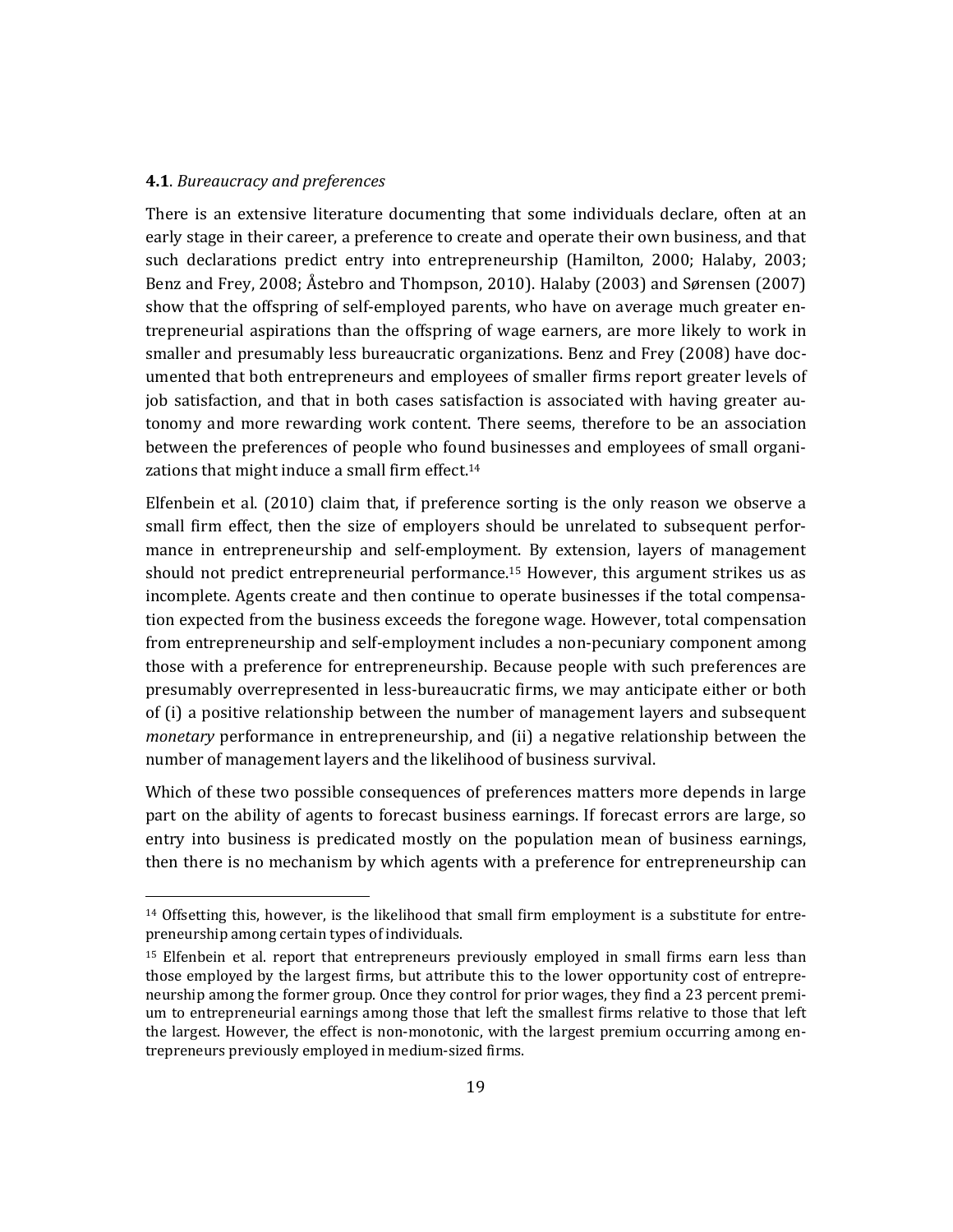choose to accept lower income in exchange for the non-pecuniary payoff that business ownership entails. In this case, monetary business income will not depend upon preferences. However, agents with a preference for entrepreneurship are more likely to continue operating a business that provides poor financial returns, so management layers and business survival will be negatively correlated. If, in contrast, forecast errors are small, agents with a preference for entrepreneurship will elect to create businesses that are known in advance to offer relatively poor financial returns. Selection effects imply that they will earn less on average and, more precisely, that they are more likely to create a business that pays less than they earned in wage employment. However, because they are on average of worse initial quality, businesses created by agents with a preference for entrepreneurship do not necessarily survive longer than those created by agents without such preferences.

To test the thesis of preference sorting, we regress entrepreneurial and self-employment earnings and survival rates on the size of, and the number of management layers in, the business owner's previous employer. We report the results of these regressions, separately for entrepreneurs and the self-employed, in Table 9. There is a positive relationship between the number of layers in the previous employer and an agent's earnings from entrepreneurship, although this relationship is not apparent for self-employment. Furthermore, businesses created by agents that left a firm with no layers of management have higher survival rates, results that hold for both entrepreneurship and self-employment. There are no clear patterns between performance and firm size. The result provide evidence for the existence of both channels through which preference sorting may affect firm performance, and these effects are more clearly associated with the hierarchical structure of the firm than they are with firm size.

## **4.2** *Information processing*

Caliendo and Rossi-Hansberg (2012) develop a general equilibrium model of management layers in which output is secured by solving problems, and worker knowledge and time are key inputs into the production process. Workers on the shop floor (their context is manufacturing) produce by solving problems that present themselves. If they have the knowledge, they solve the problem themselves, which yields some output. If they do not have the knowledge they pass the problem up to their supervisor, who may either solve the problem or pass it up to the next layer of management. Employees are constrained not only by their knowledge, but also by time. Thus, a supervisor in charge of too many workers, or of workers with too little knowledge, will not be able to address all the problems that come up the line. Caliendo and Rossi-Hansberg examine the optimal number of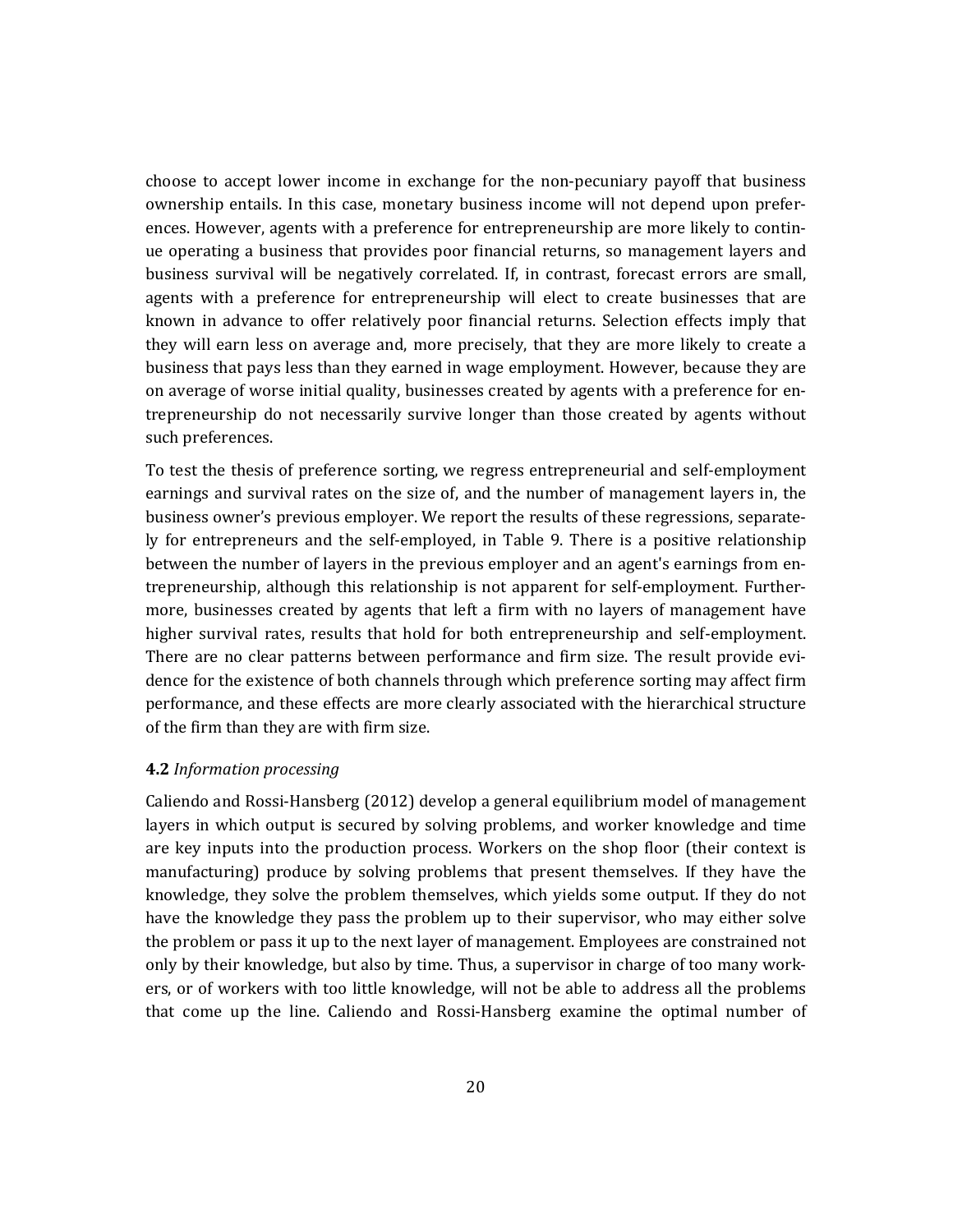|                           | Performance of entrepreneurs, two years after business creation<br><b>OLS Regressions</b> |                      |                      |                      |  |  |  |
|---------------------------|-------------------------------------------------------------------------------------------|----------------------|----------------------|----------------------|--|--|--|
|                           | Log(Total income)                                                                         |                      |                      | Survival             |  |  |  |
|                           | Entrepreneurs<br>(1)                                                                      | Self-employed<br>(2) | Entrepreneurs<br>(3) | Self-employed<br>(4) |  |  |  |
| <b>CEOs and Directors</b> | 0.032                                                                                     | $-0.013$             | $-0.030*$            | $-0.069***$          |  |  |  |
|                           | (0.026)                                                                                   | (0.027)              | (0.018)              | (0.026)              |  |  |  |
| Managers                  | $-0.003$                                                                                  | $-0.032*$            | $-0.019$             | $-0.060***$          |  |  |  |
|                           | (0.021)                                                                                   | (0.016)              | (0.014)              | (0.016)              |  |  |  |
| Supervisors               | 0.010                                                                                     | $-0.014$             | 0.008                | $-0.022**$           |  |  |  |
|                           | (0.015)                                                                                   | (0.009)              | (0.011)              | (0.009)              |  |  |  |
| Firm layers: 1            | $0.043*$                                                                                  | 0.004                | $-0.042**$           | $-0.029**$           |  |  |  |
|                           | (0.024)                                                                                   | (0.014)              | (0.017)              | (0.014)              |  |  |  |
| Firm layers: 2            | $0.074***$                                                                                | $-0.008$             | $-0.049***$          | $-0.036***$          |  |  |  |
|                           | (0.024)                                                                                   | (0.014)              | (0.017)              | (0.014)              |  |  |  |
| Firm layers: 3            | $0.069***$                                                                                | $-0.002$             | $-0.047***$          | $-0.038***$          |  |  |  |
|                           | (0.025)                                                                                   | (0.015)              | (0.018)              | (0.014)              |  |  |  |
| Size 50-100               | $-0.018$                                                                                  | $-0.001$             | 0.016                | $-0.008$             |  |  |  |
|                           | (0.020)                                                                                   | (0.012)              | (0.014)              | (0.012)              |  |  |  |
| Size 100-500              | $-0.026$                                                                                  | 0.011                | $0.021*$             | 0.010                |  |  |  |
|                           | (0.017)                                                                                   | (0.011)              | (0.012)              | (0.010)              |  |  |  |
| Size 500-1500             | $-0.006$                                                                                  | 0.018                | $0.031**$            | $-0.010$             |  |  |  |
|                           | (0.020)                                                                                   | (0.013)              | (0.014)              | (0.012)              |  |  |  |
| Size 1500>                | $-0.008$                                                                                  | 0.020                | 0.020                | $-0.033***$          |  |  |  |
|                           | (0.019)                                                                                   | (0.012)              | (0.014)              | (0.012)              |  |  |  |
| Log(wage)                 | $-0.019***$                                                                               | $-0.025***$          | $0.007**$            | $-0.002$             |  |  |  |
|                           | (0.005)                                                                                   | (0.002)              | (0.003)              | (0.002)              |  |  |  |
| Tenure (years)            | $0.000***$                                                                                | $0.000***$           | $-0.000***$          | 0.000                |  |  |  |
|                           | (0.000)                                                                                   | (0.000)              | (0.000)              | (0.000)              |  |  |  |
| Tenure squared            | $-0.005$                                                                                  | $-0.025***$          | $-0.018$             | $-0.021***$          |  |  |  |
|                           | (0.016)                                                                                   | (0.008)              | (0.011)              | (0.008)              |  |  |  |
| Observations              | 5,769                                                                                     | 19,276               | 5,769                | 19,276               |  |  |  |
| R squared                 | 0.72                                                                                      | 0.76                 | 0.71                 | 0.25                 |  |  |  |

**Table 9**

Standard errors in parentheses. \*\*\*  $p<0.01$ , \*\*  $p<0.05$ , \*  $p<0.1$ . Regressions include a constant term, and controls for age, age squared, gender, education, industry, county, and year. Total income is the sum of capital and labor income accruing to the individual two years after business creation. Success is equal to one if a business created in year  $t$  is active, in the sense that it has more than one employee (including the founder), two years after business creation.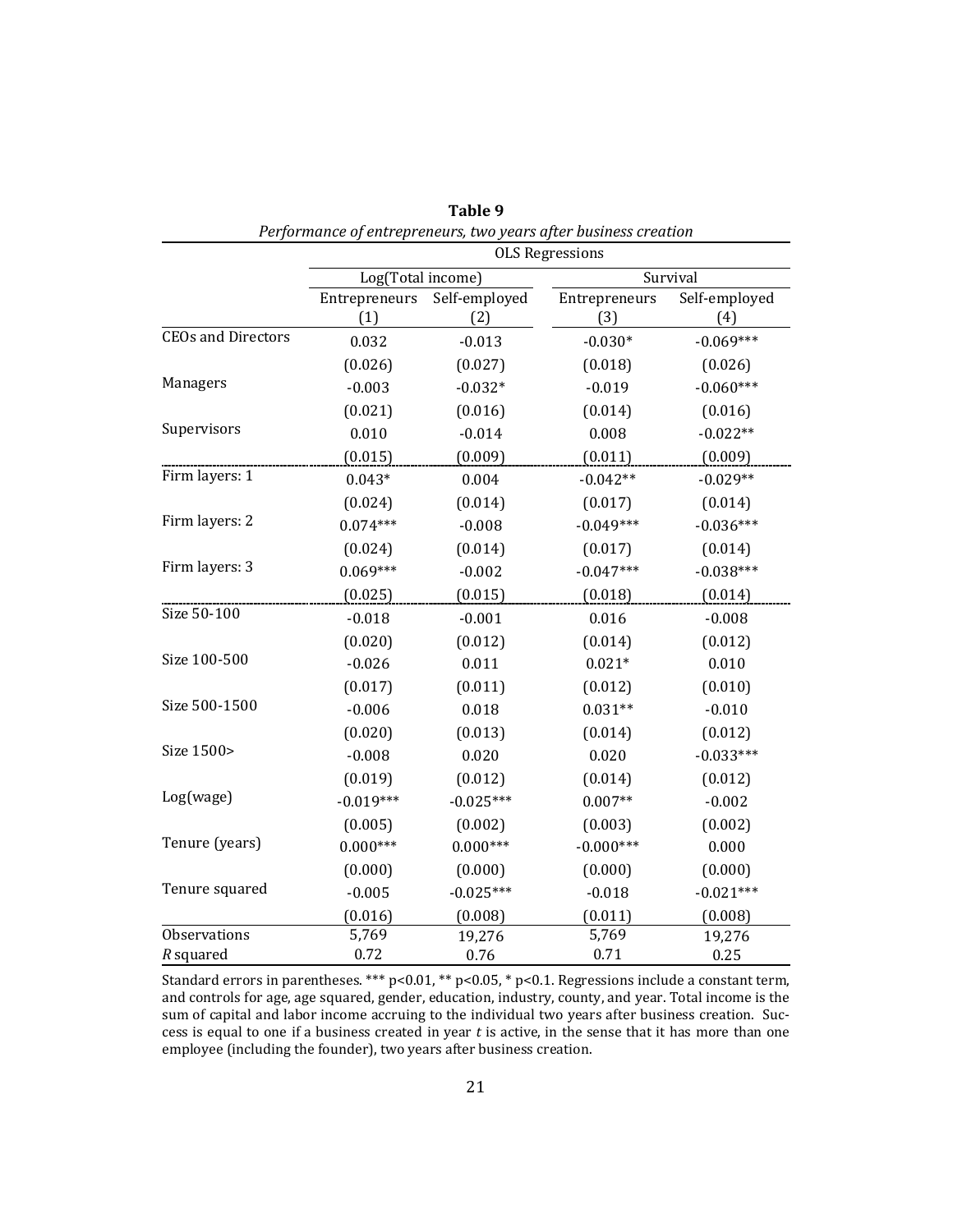management layers, and size and composition of each layer, and how these change as a firm experiences an increase in demand.

Firm heterogeneity is an important part of the model, and firms may respond to an increase in demand in either of two ways. First, they may increase the size and change the composition of each layer, while holding the number of layers constant. Alternatively, they may add a layer of management, which in turn induces changes in the size and composition of existing layers. Caliendo and Rossi-Hansberg show that when a firm expands layers, it increases the number of hours worked at each pre-existing layer. The additional layers enable workers to pass more problems up the line. They therefore need less knowledge and the average wage declines. Symmetrically, elimination of layers reduces layer size and raises the average wage within each surviving layer. In contrast, if a firm expands without increasing layers it must pay higher wages at each level because time constraints on upper management force workers in lower layers to solve more of their own problems. Caliendo, Monte and Rossi-Hansberg (2012) exhaustively examine these predictions of the model using a panel of observations on the large majority of French manufacturing firms, and find no instance in which the evidence contradicts the predictions. Tåg (2013) replicates their study and concludes that the predictions of Caliendo and Rossi-Hansberg (2012) also hold for Swedish manufacturing firms.

The theory predicts that conditional on firm size, firms with fewer layers employ workers with the ability to solve a broader range of problems. Consistent with Lazear's (2005) Jack-of-all-trades theory, such workers are more likely to enter entrepreneurship and selfemployment, and they are likely to perform better when they do. However, workers with broader skills are paid a higher wage, which reduces mobility. If we condition on an individual's wage, however, employees in firms of a given size but with fewer layers should have a higher propensity to enter entrepreneurship and self-employment and be more successful when they do. Similarly, employees of larger firms with a given number of layers are predicted to have a boarder range of skills; such employees should, conditional on their wage, be more likely to create a business and be more successful when they do.

The evidence from analyses we have already reported is not especially favorable to these predictions. In Table 8, which estimated business creation rates after controlling for prior earnings, we saw that while more layers reduce business creation, larger firms were associated with less entry. The effect of layers is consistent with the model, but the effect of firm size is not. In the performance regressions of Table 9, we found that more layers are associated with higher entrepreneurial earnings and lower survival rates. Both these associations, we concluded, were consistent with preference sorting; the effect of layers on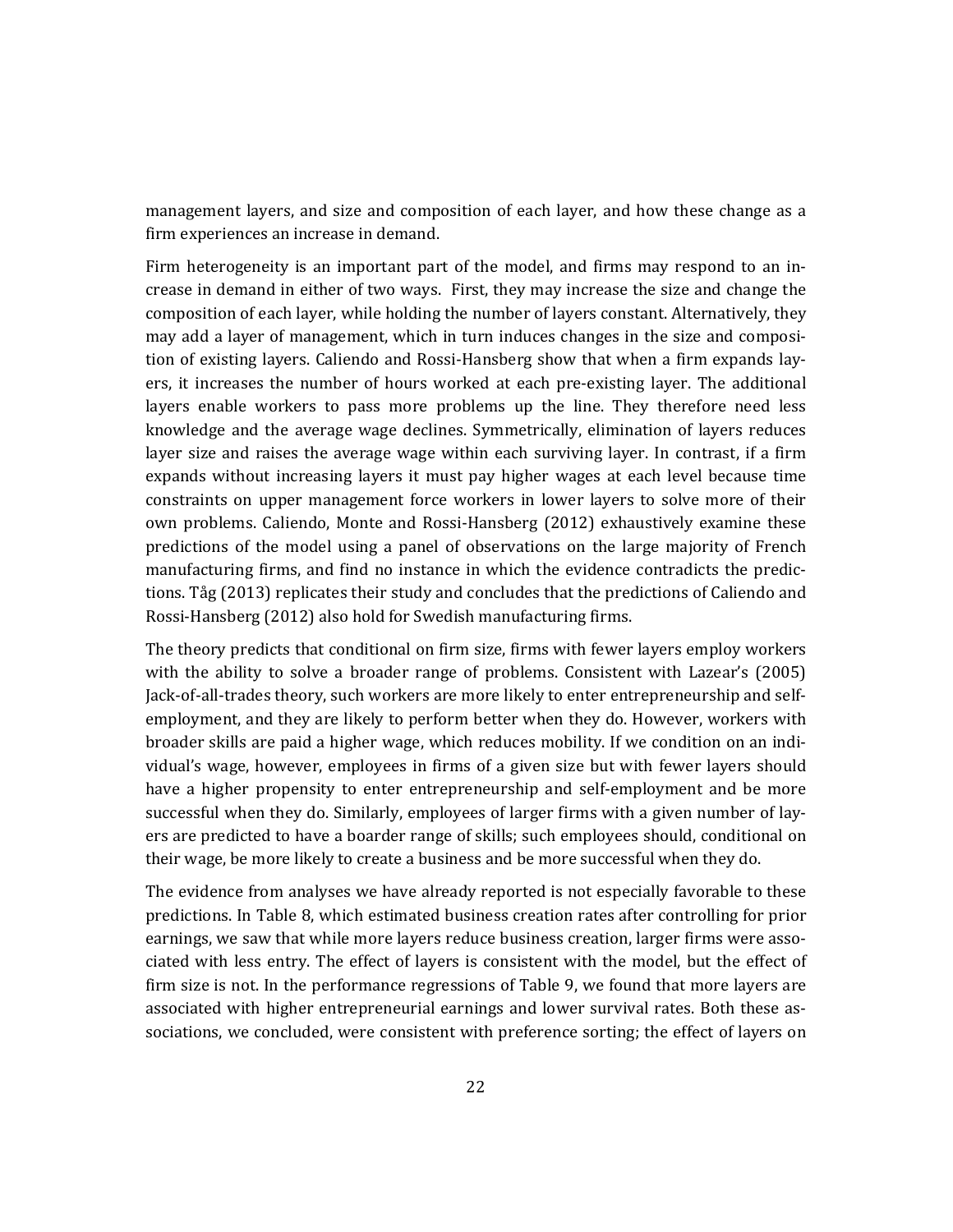business earnings is not what the information processing model would lead us to expect.

Of course, preference sorting and information processing are not mutually exclusive theories, so it is quite possible that evidence for the latter theory is confounded by preference sorting. We can conduct a perhaps sharper test of the information processing story. So far, we have controlled in our multinomial logit regressions for rank, the number of layers and firm size. Of particular note here is the positive effect we found of higher rank on the likelihood of business creation, and especially of entrepreneurship. However, the meaning of a particular rank depends on the hierarchical structure of the firm. The information processing story implies that the more layers there are in a firm the greater the difference between the breadth of knowledge of employees in the highest and lowest ranks. As a result, the likelihood of business creation of any rank relative to the lowest rank in the firm should be greater the more ranks that lie between them.

Evidence on this prediction is provided in Table 10, which estimates the effect of rank on the likelihood of business creation separately for firms with different numbers of layers. Consistent with the information processing story, we find first that for any given number of layers in a firm the probability of entering entrepreneurship and self-employment is greater the higher the relative position. Moreover, the coefficients for entrepreneurship and self-employment on the top layers are larger the more layers there are in the firm. This is true for employees in the top ranks as we move from one-layer to two-layer and then to three-layer firms; and it is also true for employees in the second highest rank as we move from two to three layers in the firm. These findings hold both for entrepreneurship and for self-employment and they suggest, consistent with Caliendo and Rossi-Hansberg  $(2012)$ , that the span of knowledge of managers is related to the number of layers beneath them, rather than the title of their rank.

#### **4.3** *Career concerns*

A firm may develop a hierarchy to create incentives for employees to exert effort. In particular, tournament theory (e.g., Lazear and Rosen, 1981; Lazear and Shaw, 2007) explains that wages are generally associated with jobs rather than with individuals, and that promotion is the reward for employees whose performance exceeds that of their peers. Conditional on size, a firm with more layers offers greater prospects of promotion, so employees are more likely to remain with the firm. The prospect of promotion also serves as a form of deferred compensation, which adds a further incentive to remain with a firm. Thus, the concerns that individuals have for their career prospects may well lie behind the negative association we have observed between the number of layers and mobility of all kinds.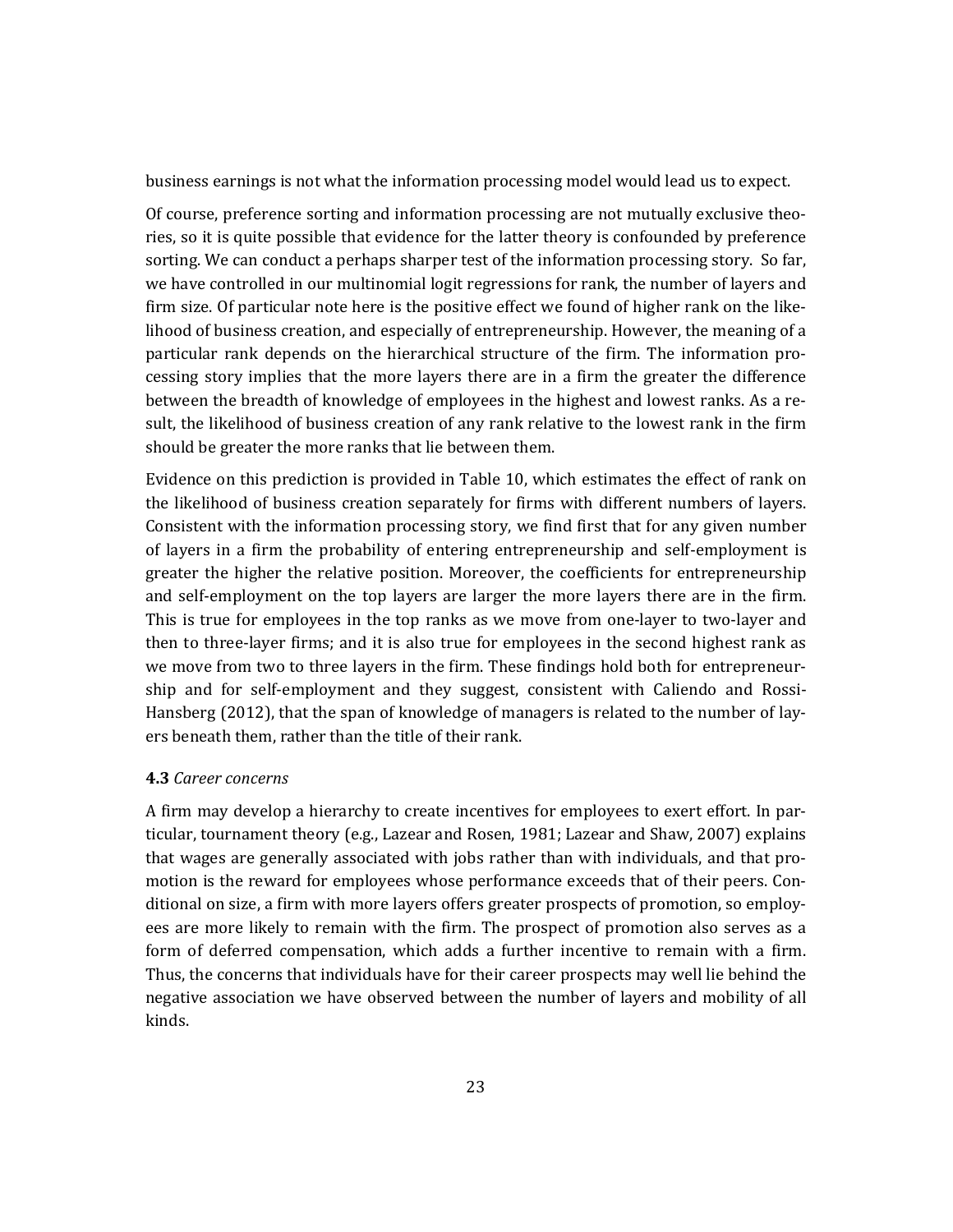|               |                  |                     |             | worker Transitions, Mattinomial Logit estimations |                   |             |                  |                  |             |
|---------------|------------------|---------------------|-------------|---------------------------------------------------|-------------------|-------------|------------------|------------------|-------------|
|               |                  | <b>THREE LAYERS</b> |             |                                                   | <b>TWO LAYERS</b> |             |                  | <b>ONE LAYER</b> |             |
|               |                  | Self-               |             |                                                   | Self-             |             |                  | Self-            |             |
|               | Entrepreneurship | employment          | Other firm  | Entrepreneurship                                  | employment        | Other firm  | Entrepreneurship | employment       | Other firm  |
| Top           | $1.460***$       | $0.534***$          | $0.300***$  | $0.747***$                                        | $0.314***$        | $0.187***$  | $0.516***$       | $-0.017$         | $-0.233***$ |
|               | (0.099)          | (0.081)             | (0.014)     | (0.090)                                           | (0.064)           | (0.012)     | (0.081)          | (0.052)          | (0.011)     |
| Second        | $1.153***$       | $0.426***$          | $0.293***$  | $0.565***$                                        | $0.255***$        | $0.068***$  |                  |                  |             |
|               | (0.074)          | (0.046)             | (0.008)     | (0.065)                                           | (0.037)           | (0.007)     |                  |                  |             |
| Third         | $0.865***$       | $0.249***$          | $0.035***$  |                                                   |                   |             |                  |                  |             |
|               | (0.055)          | (0.027)             | (0.004)     |                                                   |                   |             |                  |                  |             |
| Size 50-100   | $-0.311***$      | $-0.192***$         | $-0.035***$ | $-0.394***$                                       | $-0.343***$       | $-0.055***$ | $-0.555***$      | $-0.469***$      | $-0.086***$ |
|               | (0.081)          | (0.048)             | (0.009)     | (0.079)                                           | (0.046)           | (0.008)     | (0.122)          | (0.065)          | (0.012)     |
| Size 100-500  | $-0.641***$      | $-0.514***$         | $-0.097***$ | $-0.624***$                                       | $-0.575***$       | $-0.182***$ | $-0.909***$      | $-0.764***$      | $-0.040***$ |
|               | (0.067)          | (0.041)             | (0.008)     | (0.065)                                           | (0.039)           | (0.007)     | (0.163)          | (0.083)          | (0.013)     |
| Size 500-1500 | $-0.667***$      | $-0.708***$         | $-0.248***$ | $-0.792***$                                       | $-0.754***$       | $-0.222***$ | $-1.275***$      | $-1.136***$      | $-0.219***$ |
|               | (0.071)          | (0.043)             | (0.008)     | (0.090)                                           | (0.054)           | (0.009)     | (0.257)          | (0.166)          | (0.022)     |
| Size 1500>    | $-1.243***$      | $-1.024***$         | $-0.513***$ | $-1.074***$                                       | $-1.107***$       | $-0.675***$ | $-0.708***$      | $-1.191***$      | $-0.753***$ |
|               | (0.074)          | (0.042)             | (0.008)     | (0.091)                                           | (0.056)           | (0.010)     | (0.191)          | (0.129)          | (0.022)     |
| Log(wage)     | $0.467***$       | $-0.784***$         | $-0.527***$ | $0.589***$                                        | $-0.738***$       | $-0.497***$ | $0.514***$       | $-0.760***$      | $-0.575***$ |
|               | (0.049)          | (0.014)             | (0.003)     | (0.066)                                           | (0.023)           | (0.005)     | (0.091)          | (0.028)          | (0.008)     |
|               | (0.001)          | (0.001)             | (0.000)     | (0.001)                                           | (0.001)           | (0.000)     | (0.002)          | (0.001)          | (0.000)     |
| Constant      | $-12.625***$     | $-2.989***$         | $3.428***$  | $-13.137***$                                      | $-3.345***$       | 2.765***    | $-13.776***$     | $-4.065***$      | 2.917***    |
|               | (0.425)          | (0.179)             | (0.027)     | (0.573)                                           | (0.263)           | (0.044)     | (0.864)          | (0.366)          | (0.068)     |
| Observations  | 4,561,415        | 4,561,415           | 4,561,415   | 1,525,459                                         | 1,525,459         | 1,525,459   | 548,383          | 548,383          | 548,383     |

**Table 10** *Worker Transitions, Multinomial Logit estimations*

Standard errors in parentheses. \*\*\*  $p<0.01$ , \*\*  $p<0.05$ , \*  $p<0.1$ . Regressions include controls for age, age squared, female, education, tenure, tenure squared, industry, year and county, and a constant.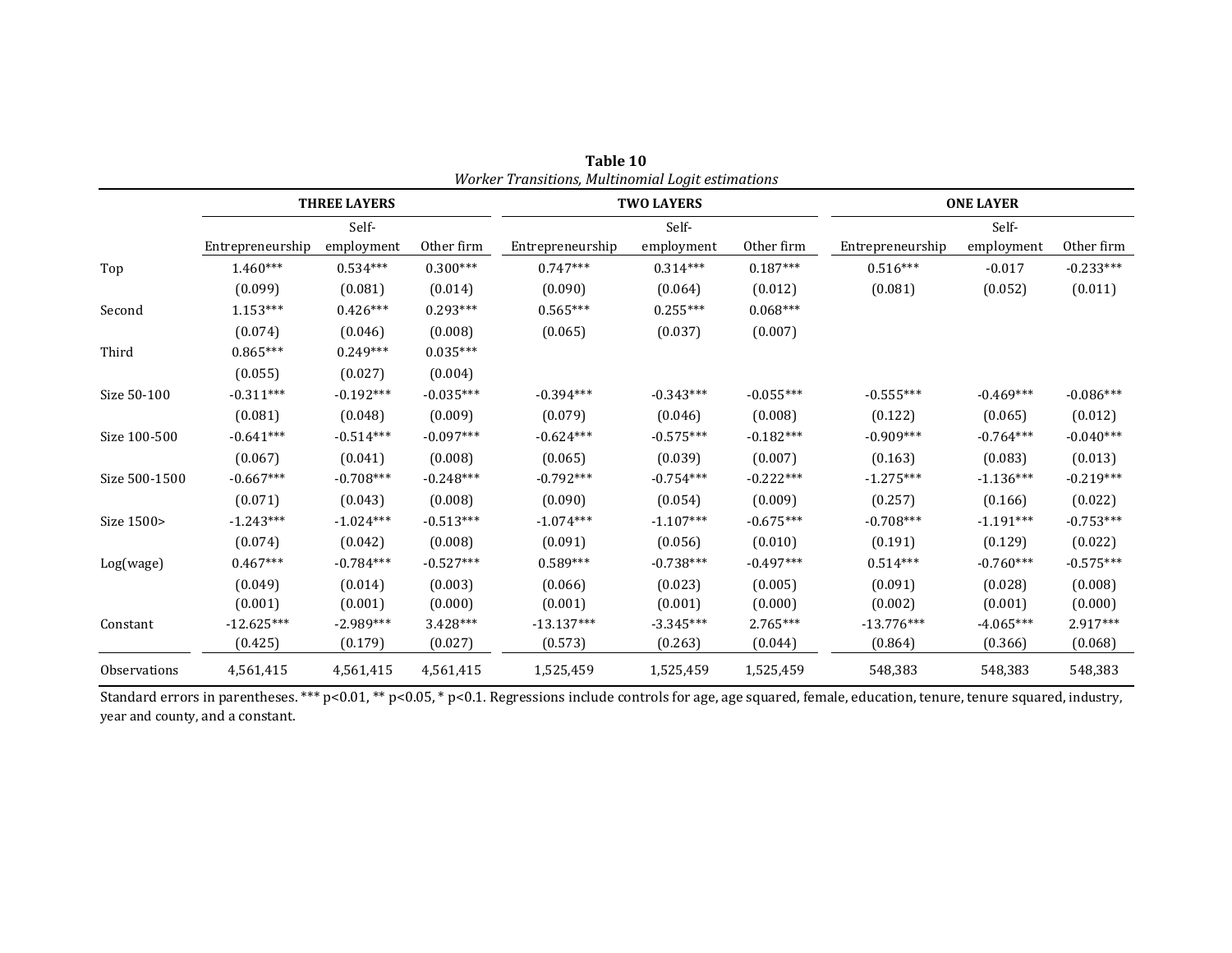Unless employees care about status, the incentives that layers provide to remain with the firm depend on how much pay increases at the time of promotion. We would therefore expect a larger within-firm difference in wages across ranks to increase the incentive to stay in the organization. In model A of Table 11, we test this notion by estimating transition probabilities as a function of, *inter alia*, the standard deviation of wages within the firm. The sample is restricted to firms with at least one layer of management. The regression also controls for an agent's own wage and the average wage in the firm, the latter because we already know that it is correlated with the number of layers. The results are not what the career concerns model would lead us to expect: the greater the wage dispersion the *higher* the probability of exit to entrepreneurship, self-employment and other firms. Our results for mobility are the same as those reported by Lazear and Shaw (2008) across eight countries.

The standard deviation of wages reflects not only the increments to the wage that are secured by promotion to a higher rank but also within-rank dispersion. Although this has been the usual way in which a firm's wage policy has been measured, it might be a poor measure for tests of the career concerns model. In Model B of Table 11 we replace the standard deviation with the firm's average between-rank change of wage, estimated through a linear regression of wage on rank across all employees within the firm. This measure might more adequately reflect the incentive effects of promotion. However we continue to find no support for the career concerns model. Although the coefficient on this wage slope variable has the expected sign for entrepreneurship, it continues to have the wrong sign for self-employment and job switching.

Perhaps we are using the wrong measure of wage dispersion to proxy incentives to stay and work. The appropriate measure of dispersion as an incentive for an agent to stay with his current employer may be one that is calculated relative to the dispersion that is found at other firms that might employ the agent. We explore this possibility next. We use our measure of the wage slope across ranks, but now we compare it with the slopes of firms operating in the same industry and year.<sup>16</sup> The results, shown as Model C of Table 11, again fail to offer support for the career concerns.

 $16$  The wage slope is based on a regression of labor income on the management layer in a firm and is normalized such that it is relative to the industry-year mean slope. It is positive if the wage slope is higher than industry-year mean and negative otherwise. Because the slope is meaningless in firms with zero layers of management, we drop these firms. We also restrict attention to firms with more than 30 employees to have large enough samples for estimating the wage-rank slope for each firm individually.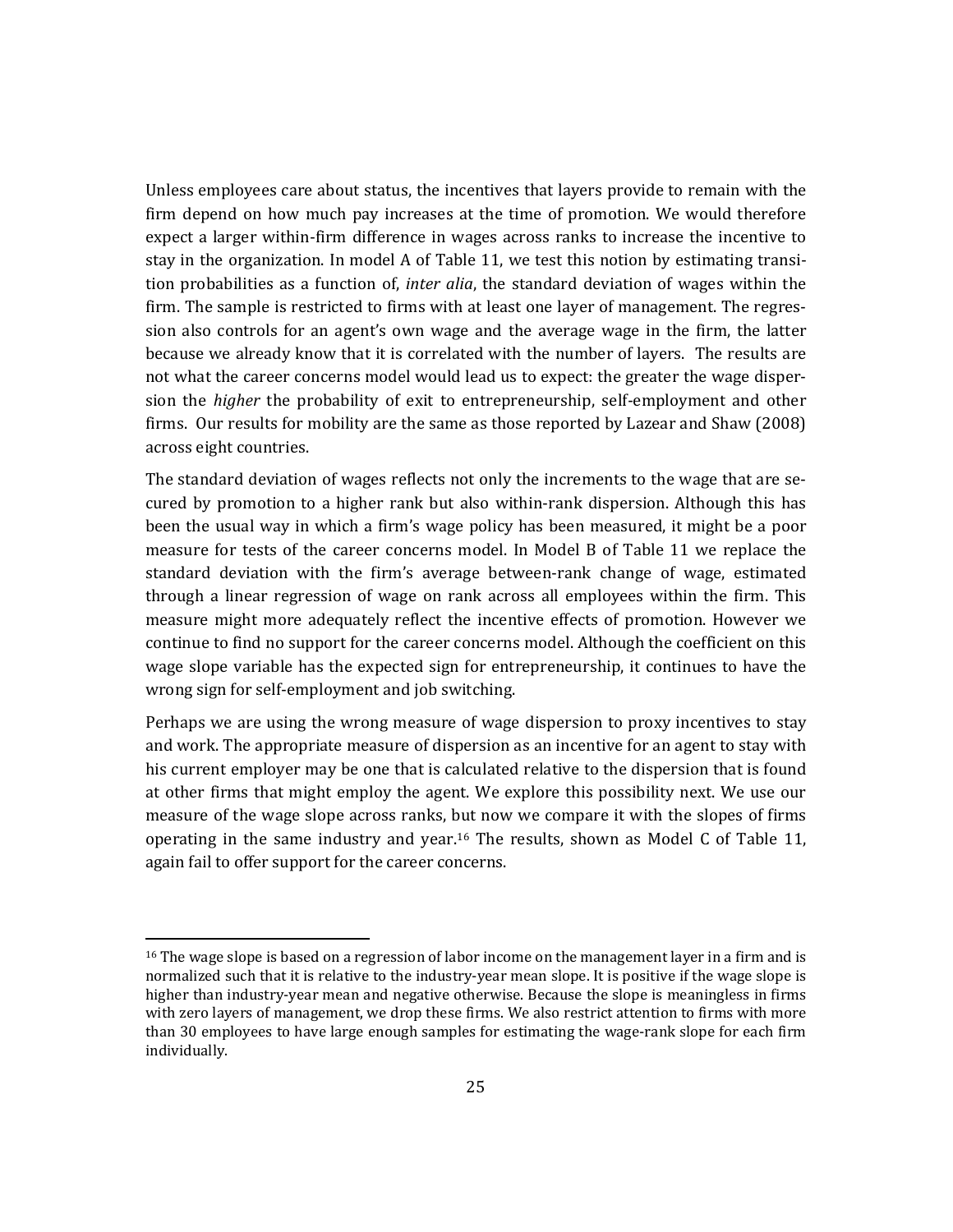|                     |            |                |             |            | Worker Transitions. Multinomial Logit Estimation |              |            |                |              |
|---------------------|------------|----------------|-------------|------------|--------------------------------------------------|--------------|------------|----------------|--------------|
|                     |            | <b>Model A</b> |             |            | <b>Model B</b>                                   |              |            | <b>Model C</b> |              |
|                     | Entrepre-  | Self-          | Other       | Entrepre-  | Self-                                            | <b>Other</b> | Entrepre-  | Self-          | <b>Other</b> |
| <b>VARIABLES</b>    | neurship   | employment     | firm        | neurship   | employment                                       | firm         | neurship   | employment     | firm         |
|                     |            |                |             |            |                                                  |              |            |                |              |
| CEOs and directors  | 1.278***   | $0.445***$     | $0.295***$  | $1.254***$ | $0.454***$                                       | $0.306***$   | $1.257***$ | $0.453***$     | $0.306***$   |
|                     | (0.097)    | (0.086)        | (0.014)     | (0.097)    | (0.086)                                          | (0.014)      | (0.097)    | (0.086)        | (0.014)      |
| Senior staff        | $1.053***$ | $0.415***$     | $0.304***$  | $1.041***$ | $0.424***$                                       | $0.309***$   | $1.042***$ | $0.424***$     | $0.309***$   |
|                     | (0.063)    | (0.041)        | (0.007)     | (0.063)    | (0.041)                                          | (0.007)      | (0.063)    | (0.041)        | (0.007)      |
| Supervisors         | $0.821***$ | $0.205***$     | $0.058***$  | $0.820***$ | $0.212***$                                       | $0.062***$   | $0.821***$ | $0.212***$     | $0.061***$   |
|                     | (0.047)    | (0.024)        | (0.004)     | (0.047)    | (0.024)                                          | (0.004)      | (0.047)    | (0.024)        | (0.004)      |
| Firm layers: 2      | $-0.040$   | 0.033          | $-0.059***$ | $-0.044$   | 0.052                                            | $-0.034***$  | $-0.040$   | 0.052          | $-0.031***$  |
|                     | (0.073)    | (0.041)        | (0.007)     | (0.074)    | (0.042)                                          | (0.007)      | (0.074)    | (0.042)        | (0.007)      |
| Firm layers: 3      | $-0.138*$  | 0.059          | $-0.035***$ | $-0.135*$  | $0.087**$                                        | $-0.005$     | $-0.131*$  | $0.086**$      | $-0.003$     |
|                     | (0.072)    | (0.041)        | (0.007)     | (0.073)    | (0.041)                                          | (0.007)      | (0.073)    | (0.041)        | (0.007)      |
| Log(wage)           | $0.569***$ | $-0.768***$    | $-0.510***$ | $0.608***$ | $-0.770***$                                      | $-0.509***$  | $0.607***$ | $-0.770***$    | $-0.509***$  |
|                     | (0.045)    | (0.013)        | (0.003)     | (0.045)    | (0.013)                                          | (0.003)      | (0.045)    | (0.013)        | (0.003)      |
| Firm mean log(wage) | $-0.097$   | $0.254***$     | $-0.081***$ | $-0.190**$ | $0.136***$                                       | $-0.152***$  | $-0.193**$ | $0.136***$     | $-0.149***$  |
|                     | (0.093)    | (0.051)        | (0.008)     | (0.091)    | (0.048)                                          | (0.008)      | (0.091)    | (0.048)        | (0.008)      |
| Firm log(wage)      | $0.514***$ | $0.565***$     | $0.347***$  |            |                                                  |              |            |                |              |
| standard deviation  | (0.139)    | (0.081)        | (0.014)     |            |                                                  |              |            |                |              |
| Wage slope          |            |                |             | $-0.188*$  | 0.067                                            | $0.137***$   |            |                |              |
|                     |            |                |             | (0.100)    | (0.058)                                          | (0.009)      |            |                |              |
| Relative wage slope |            |                |             |            |                                                  |              | $-0.059$   | 0.026          | $0.066***$   |
|                     |            |                |             |            |                                                  |              | (0.039)    | (0.022)        | (0.004)      |
| Observations        | 5,952,282  | 5,952,282      | 5,952,282   | 5,952,282  | 5,952,282                                        | 5,952,282    | 5,952,282  | 5,952,282      | 5,952,282    |

**Table 11**

Standard errors in parentheses, \*\*\*  $p<0.01$ , \*\*  $p<0.05$ , \*  $p<0.1$ . Regressions include four firm size dummies, age, age squared, female, education, tenure, tenure squared, industry, year and county, and a constant.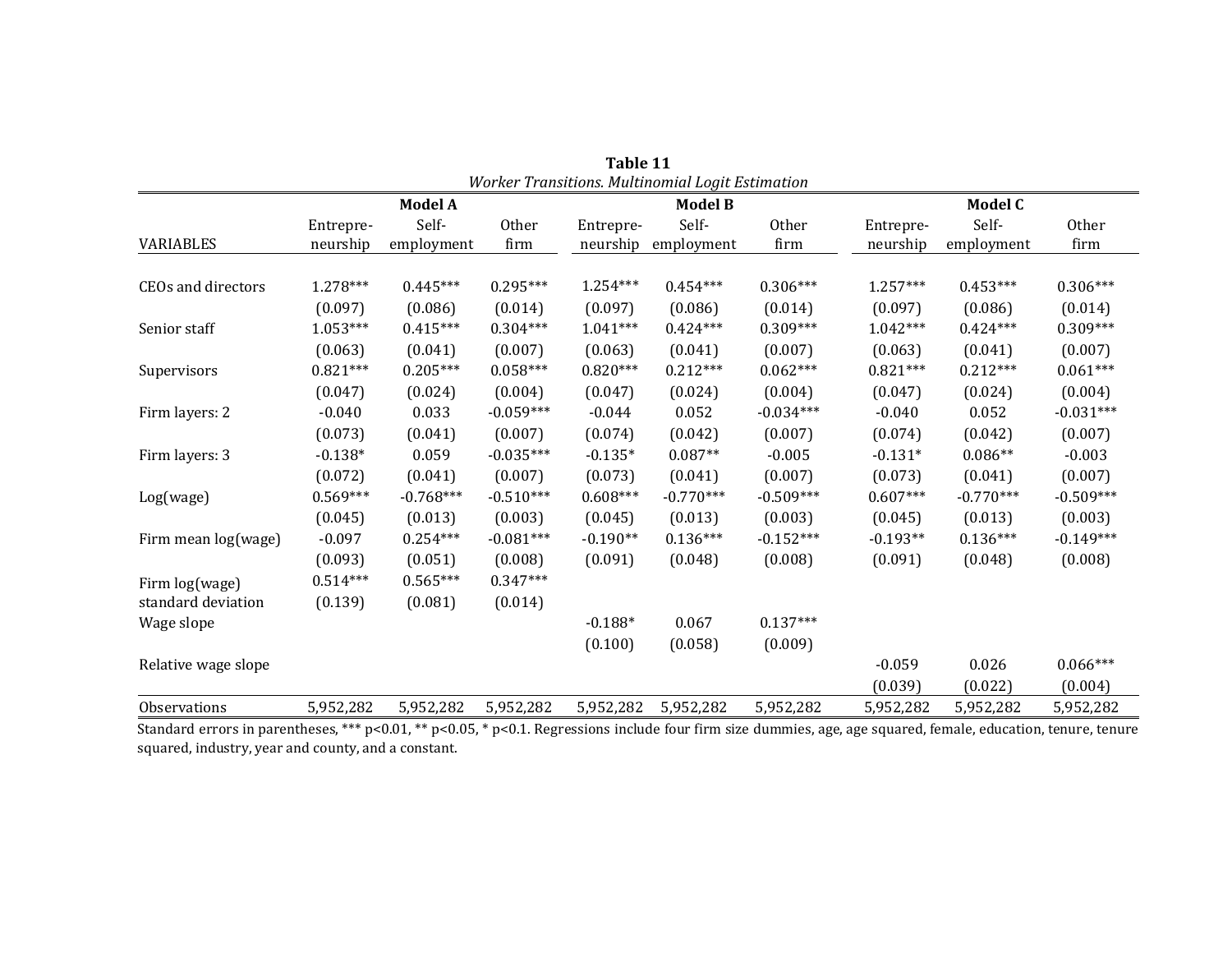#### **4.4** *Stars and Misfits*

 

Throughout much of our analysis so far, we have seen different results for entry into selfemployment and entrepreneurship. This is particularly so with the various measures of earnings that we have included: the agent's own wage is positively associated with entry into entrepreneurship but negatively with self-employment (Tables  $7$  and  $8$ ); the firm's mean wage and between-rank wage slope also have effects of opposite signs (although not always statistically significant) on entrepreneurship and self-employment (Table 11); and the number of layers in the firm is positively related to subsequent entrepreneurial earnings but not to selfemployment earnings (Table 9). These contrasting impacts suggest that entrepreneurship and self-employment may be chosen by qualitatively different employees.

In a recent paper, Åstebro, Chen and Thompson  $(2011)$  developed and tested a model in which workers vary in the degree to which they are well matched to their job. Those that are poorly matched earn less than they might expect in business creation, and so they leave. Although workers are treated symmetrically in their model, Åstebro et al. show that mismatches are more common in the tails of the ability and earnings distributions. In the lower tail, "misfits" with low ability are more likely to enter self-employment, while in the upper tail, highability "stars" are more likely to become entrepreneurs. If one is willing to suppose that lowability workers creating a business are likely to become self-employed while their high-ability counterparts are likely to establish limited liability companies, the mismatching model readily accounts for the contrasting effects of own wage on business creation. Among the set of agents at the lower end of the distribution a lower wage is associated on average with less ability and a greater likelihood of suffering a job mismatch. Thus, own wage is negatively correlated with entry into self-employment. In contrast, a higher wage among agents at the top of the earnings distribution is associated on average with greater ability, and an increased chance of a mismatch, so own wage is positively correlated with entrepreneurship.

It is less apparent that the mismatching model can explain the effects of management layers on mobility. One possible mechanism, however, is that layers create a hierarchy that induces a functional separation between agents of high and low ability, and thereby reduces mismatching problems.<sup>17</sup> However, our view is that the main impact of stars and misfits is to insert some anomalies in our empirical tests of preference sorting, information processing, and career concerns as potential explanations for the effects of layers.

To see whether mismatching might be influencing our results, we examine where in the wage

 $17$  In Åstebro et al. mismatching arises because agents of differing ability may become co-workers and the production function exhibits complementarity in worker abilities.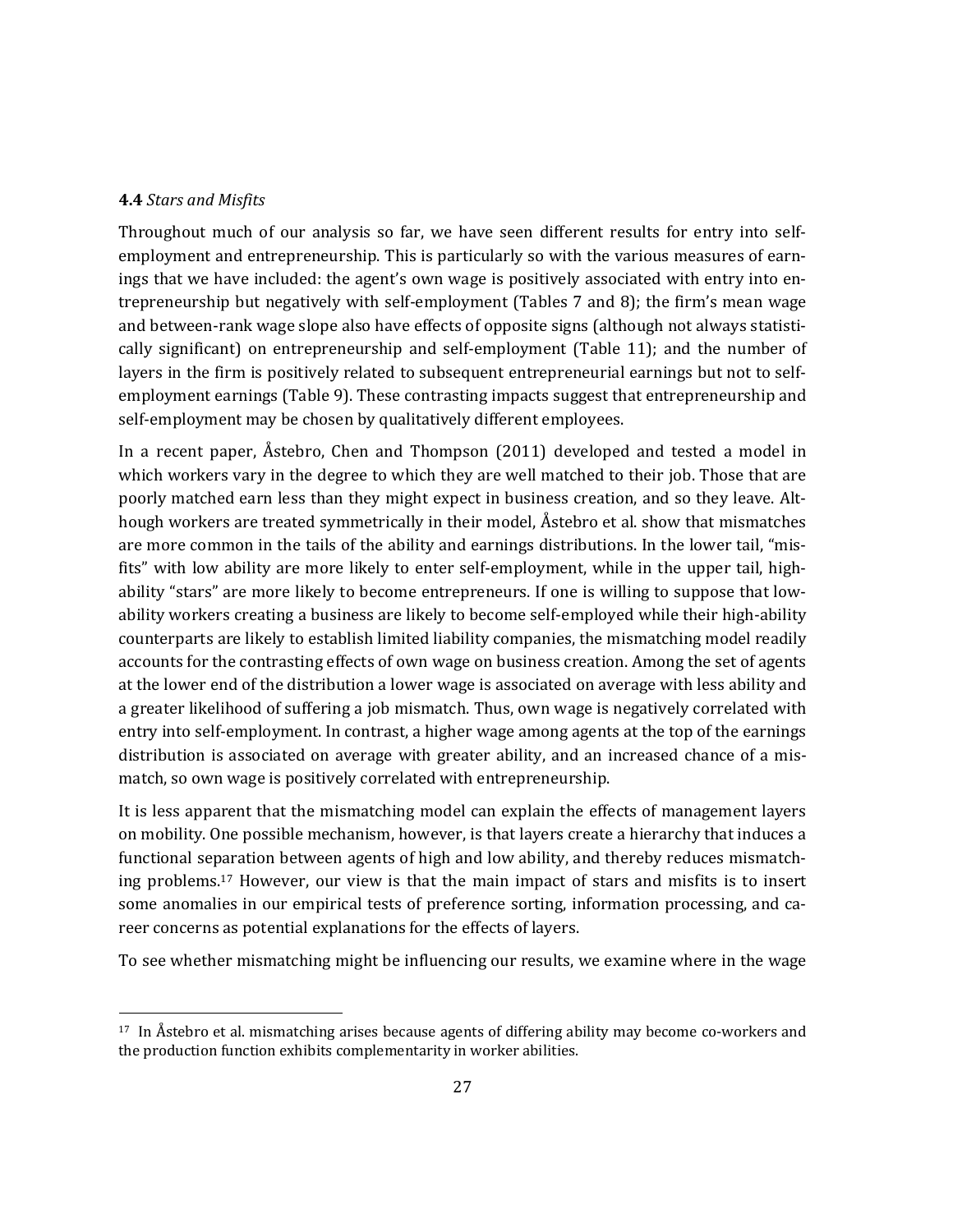distribution the probability of exit is the greatest. To do so we create a dummy for each decile of the wage distribution and examine the effects of these dummies on exit probabilities, leaving the  $40<sup>th</sup>$  to the  $60<sup>th</sup>$  percentile of the wage distribution as the omitted category. We include each employee's own wage in the regression to absorb effects on wage that are not related to within-firm relative ability. The results, which are reported in Table 12 are quite striking. The probability of remaining in the firm is clearly highest among those with middling wages while

| Worker Transitions. Multinomial Logit Estimation |                                  |             |             |  |  |  |  |
|--------------------------------------------------|----------------------------------|-------------|-------------|--|--|--|--|
|                                                  | Entrepreneurship Self-employment |             | Other firm  |  |  |  |  |
| <b>CEOs and Directors</b>                        | $1.007***$                       | 0.011       | $-0.187***$ |  |  |  |  |
|                                                  | (0.068)                          | (0.061)     | (0.012)     |  |  |  |  |
| Senior staff                                     | $0.867***$                       | $0.370***$  | $0.084***$  |  |  |  |  |
|                                                  | (0.056)                          | (0.039)     | (0.007)     |  |  |  |  |
| Supervisors                                      | $0.693***$                       | $0.334***$  | $0.009**$   |  |  |  |  |
|                                                  | (0.042)                          | (0.021)     | (0.004)     |  |  |  |  |
| Log(wage)                                        | $0.183***$                       | $-0.367***$ | $-0.285***$ |  |  |  |  |
|                                                  | (0.063)                          | (0.021)     | (0.005)     |  |  |  |  |
| Firm layers: 1                                   | $-0.239***$                      | $-0.185***$ | $-0.029***$ |  |  |  |  |
|                                                  | (0.061)                          | (0.032)     | (0.007)     |  |  |  |  |
| Firm layers: 2                                   | $-0.325***$                      | $-0.215***$ | $-0.057***$ |  |  |  |  |
|                                                  | (0.061)                          | (0.032)     | (0.007)     |  |  |  |  |
| Firm layers: 3                                   | $-0.448***$                      | $-0.185***$ | $-0.034***$ |  |  |  |  |
|                                                  | (0.063)                          | (0.034)     | (0.007)     |  |  |  |  |
| 0-10th percentile                                | $0.351***$                       | $1.001***$  | $0.696***$  |  |  |  |  |
|                                                  | (0.106)                          | (0.038)     | (0.007)     |  |  |  |  |
| 10-20th percentile                               | 0.013                            | $0.692***$  | $0.363***$  |  |  |  |  |
|                                                  | (0.077)                          | (0.027)     | (0.005)     |  |  |  |  |
| 20-30th percentile                               | $-0.099$                         | $0.285***$  | $0.120***$  |  |  |  |  |
|                                                  | (0.071)                          | (0.028)     | (0.005)     |  |  |  |  |
| 60-70th percentile                               | 0.005                            | $-0.030$    | $0.019***$  |  |  |  |  |
|                                                  | (0.056)                          | (0.029)     | (0.005)     |  |  |  |  |
| 70-80th percentile                               | $0.264***$                       | $-0.143***$ | $0.082***$  |  |  |  |  |
|                                                  | (0.053)                          | (0.031)     | (0.005)     |  |  |  |  |
| 80-90th percentile                               | $0.426***$                       | $-0.097***$ | $0.179***$  |  |  |  |  |
|                                                  | (0.055)                          | (0.032)     | (0.006)     |  |  |  |  |
| +90th percentile                                 | $0.757***$                       | 0.040       | $0.341***$  |  |  |  |  |
|                                                  | (0.071)                          | (0.037)     | (0.007)     |  |  |  |  |
| $\cal N$                                         | 6,865,026                        | 6,865,026   | 6,865,026   |  |  |  |  |

**Table 12**

28

Standard errors in parentheses. \*\*\*  $p<0.01$ , \*\*  $p<0.05$ , \*  $p<0.1$ . Regressions include four firm size dummies, age, age squared, female, education, tenure, tenure squared, industry, year and county dummies, and a constant.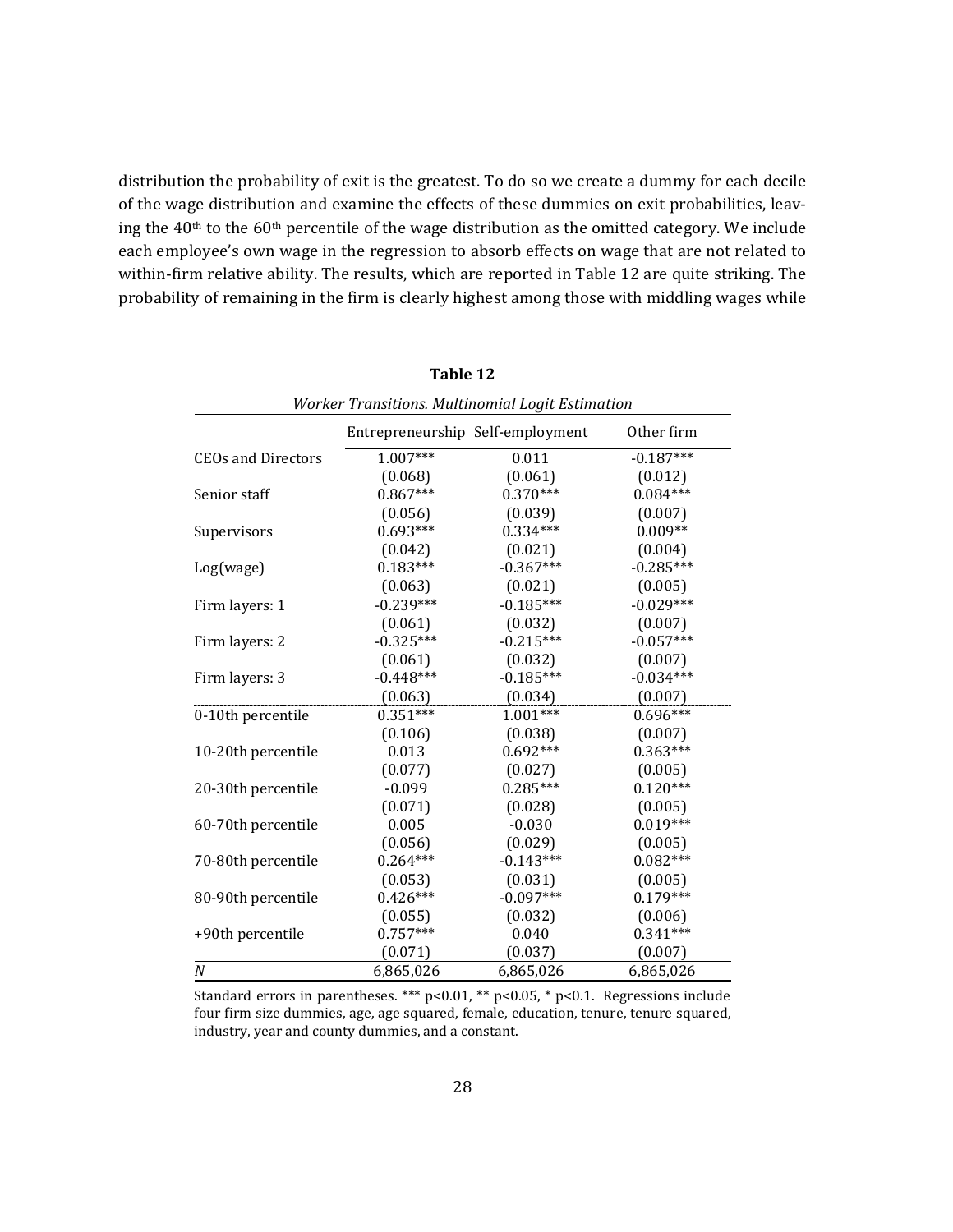the probability of exit is remarkably higher among those in the bottom and top quintiles of the earnings distribution. The bottom quintile is much more likely than those with middling earnings to enter self-employment or to join another firm, and they are also somewhat more likely to become entrepreneurs. In contrast, the top earners are much more likely to become entrepreneurs, more likely to switch jobs, but less likely to become self-employed. These patterns exhibit a noteworthy consistency with the mismatching model. However, they appear to provide no explanation for the effect of layers, the coefficients on which are all but identical to those obtained in our previous regressions.

# **5. Conclusions**

 

In this paper, we asked whether small firms are more frequent incubators of entrepreneurs because they tend to be less hierarchical. We found that hierarchy, at least as we have measured it in terms of the number of layers of management, is indeed less prevalent in small firms and is associated with more frequent transitions of employees into self-employment and entrepreneurship. However, we also found that hierarchy explains no more than a fifth of the observed small firm effect. The contribution of hierarchy to the small firm effect is comparable in magnitude to the contribution of other mechanisms identified by Elfenbein, Hamilton and Zenger (2010).

We then examined four potential mechanisms for the impact of hierarchy on business creation rates. First, individuals with a preference for entrepreneurship choose to seek employment in firms with fewer management layers (preference sorting). Second, employees in firms with fewer layers have a broader range of skills, and this makes them more fit for entrepreneurship (ability breadth). Third, multiple layers of management offer promotion opportunities that do not exist in firms without a hierarchy, thereby suppressing mobility (career concerns). Finally, skill mismatching is less problematic in firms with a more hierarchical structure. We found evidence for preference sorting, ability breadth and skill mismatching, but none for career concerns. However, there remained throughout a substantial unexplained component of the effect of management layers on business creation rates.

Our analysis is based on the Swedish matched employer-employee dataset. Conventional wisdom has it that, along with other Scandinavian countries, Sweden's labor market is atypical. This conventional wisdom is now dated,  $18$  and most employment data reveal that Sweden is

 $18$  For the majority of the 20<sup>th</sup> century, annual average wage increases were set by "collective bargaining" between the three major labor unions and the three major employers, respectively. However, between 1970 and 1990 centralized control over wages was progressively dismantled, and it was abandoned entirely in 1997. Further deregulations of the Swedish labor market in the early 1990s gave rise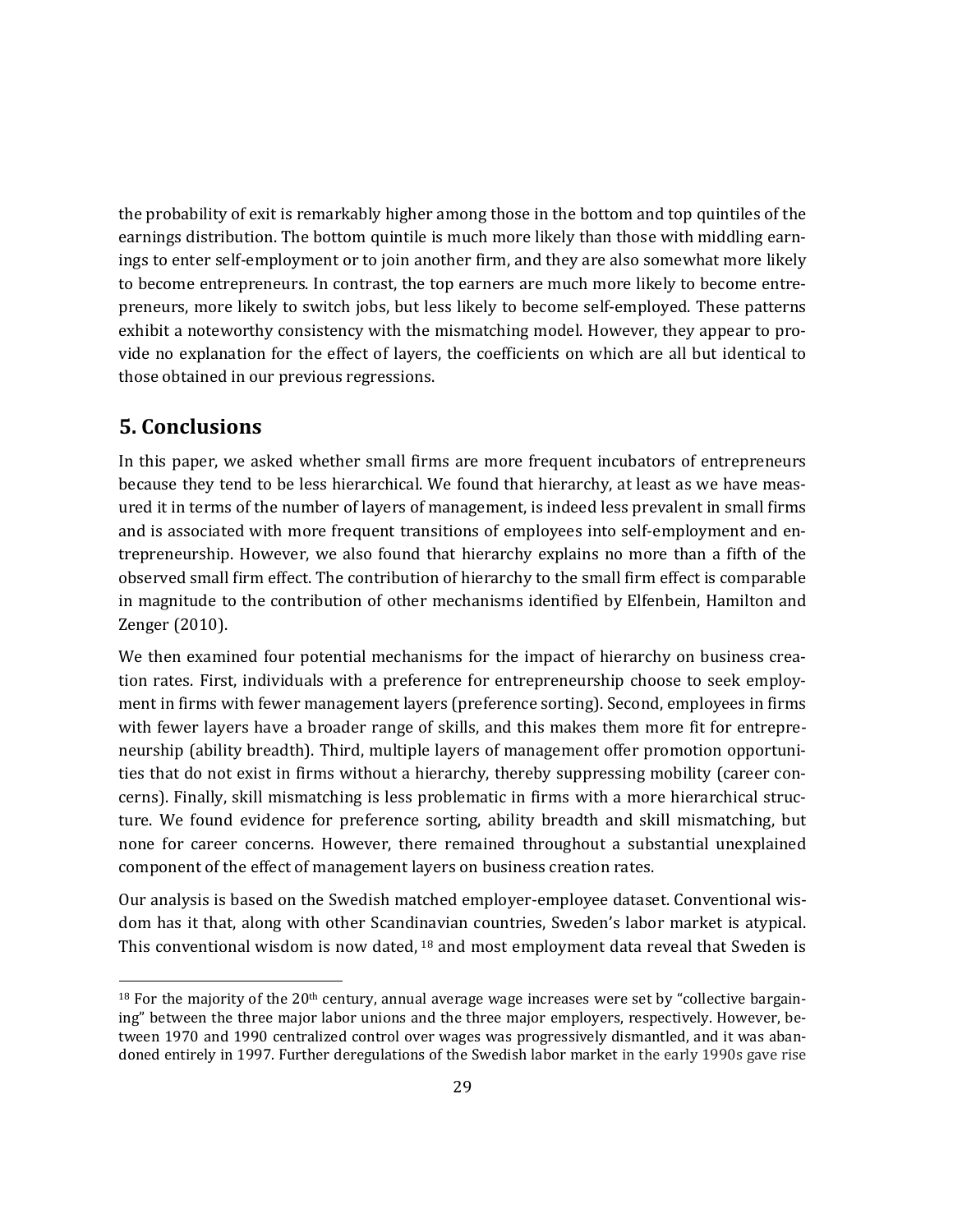comparable to other OECD countries. While labor mobility remains lower than average, its wage structure is now much like other high-income countries. In fact, Lazear and Shaw (2008), show that across several measures such as wage dispersion within firms, the variance of wage growth rates within firms, and even overall wage dispersion, Sweden is not remarkably different from seven other countries they study, including the U.S.A. The environment for new firm formation in Sweden is further not markedly different from other countries such as the U.S.A., Brazil or Denmark (Andersson and Klepper, 2013). We thus see no reason why results found in this paper would not be replicated elsewhere.

## **References**

- Anderson, Patricia M., and Bruce D. Mayer (1994): "The extent and consequences of job turnover." *Brookings Papers on Economic Activity: Microeconomics*, 177–236.
- Andersson, Martin, and Steven Klepper (2013): "Characteristics and performance of new firms and spinoffs in Sweden." *Industrial and Corporate Change*, 22(1): 245–80.
- Åstebro, Thomas, Jing Chen, and Peter Thompson  $(2011)$ : "Stars and misfits: Self-employment and labor market frictions." Management Science, 57(11): 1999–2017.
- Åstebro, Thomas, and Peter Thompson (2010): "Entrepreneurs: Jacks of all trades or hobos?" *Research Policy*, **40**(5): 637–649.
- Benz, Matthias and Bruno S. Frey (2008): "Being independent is a great thing: Subjective evaluations of self-employment and hierarchy." *Economica*, **75**(298):362–383.
- Caliendo, Lorenzo, Ferdinando Monte, and Esteban Rossi-Hansberg (2012): "The anatomy of French production hierarchies." Working paper, Yale University.
- Caliendo, Lorenzo, and Esteban Rossi-Hansberg  $(2012)$ : "The impact of trade on organization and productivity." *Quarterly Journal of Economics*, **127**(3):1393–1467.
- Chen, Jing (2012): "The small firm effect and the quality of entrepreneurs." Working paper, Copenhagen Business School.
- Dobrev, Stanislav D. and William P. Barnett (2005): "Organizational roles and transition to entrepreneurship." *Academy of Management Journal*, **48**(3): 433–449.
- Elfenbein, Daniel W., Barton H. Hamilton, and Todd R. Zenger (2010): "The small firm effect and the entrepreneurial spawning of scientists and engineers." Management Science, 56(4):659– 681.
- Frederiksen, Anders (2006): "Gender differences in job separation rates and employment stability: New evidence from employer-employee data." Institute for the Study of Labor (IZA) Discus-

<u> 1989 - Andrea Santa Andrea Andrea Andrea Andrea Andrea Andrea Andrea Andrea Andrea Andrea Andrea Andrea Andr</u>

to a dual labor market consisting of temporary and permanently employed workers. These changes induced an increase in the Gini coefficient for income from 0.199 in 1981 to 0.332 in 2007 (http://www.scb.se/Pages/TableAndChart 163550.aspx). The 2007 figure places Sweden at the OECD average (*The Economist*, 2013). The percentage of temporary employees in the private sector rose from 8.8 percent in 1997 to 13.1 percent in 2008 (Sveriges Officiella Statistik, 2001; 2012).